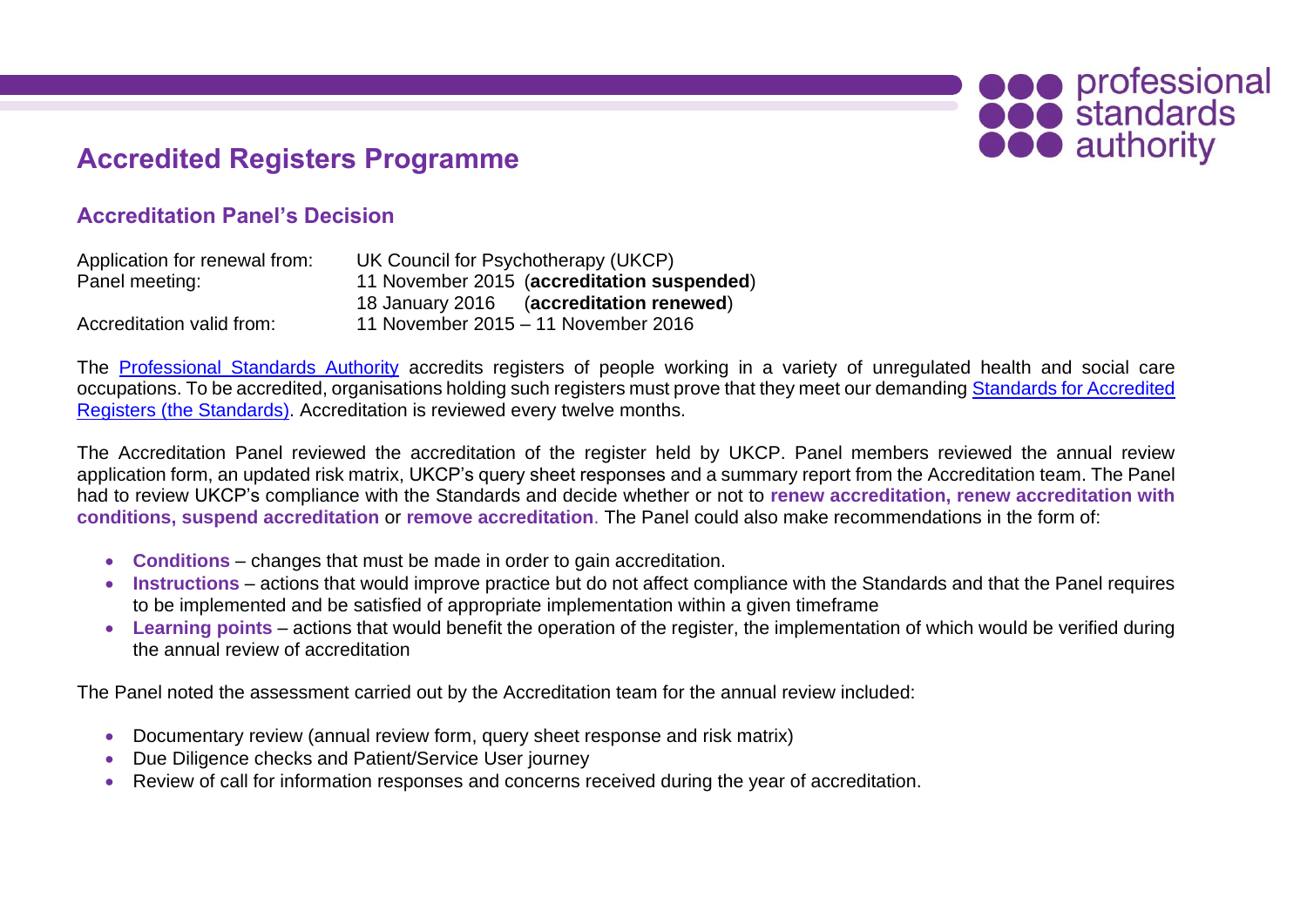There were no declarations of interest from members of the Panel. A summary of matters considered by the Panel is set out in the Annex. The summary is not intended to reflect all of the matters discussed by the Panel, but to record those that were most important in forming its decision.

## **Outcome**

At the meeting on 11 November 2015 the Panel was not satisfied that UKCP continued to meet the Standards for Accreditation. It found that UKCP did not meet Standards 7f, 10b, 11b, 11c, 11d and 11e. Also as a result of shortcomings identified in those Standards, the Panel was not fully satisfied that Standards 2 and 5 were met. The Panel decided to **suspend accreditation**.

UKCP was given an opportunity to submit further evidence to address the shortcomings identified in the Annex within a timeframe set by the Panel. UKCP engaged positively with the Authority and submitted further evidence. The Panel reviewed that evidence in a reconvened meeting on 18 January 2016 when it decided to lift the suspension and **renew accreditation.**

The renewed accreditation is valid from 11 November 2015 to 11 November 2016.

## **Conditions, Instructions and Learning Points**

The Panel provided the following **Learning point** to be verified at the next annual review of accreditation:

**1.** UKCP to consider the length of time for which sanctions issued to registrants, that are not time-limited, should be published and to address this within its Publication of decisions policy

The Panel confirmed that no Conditions or Instructions would be issued as a result of the annual review of accreditation.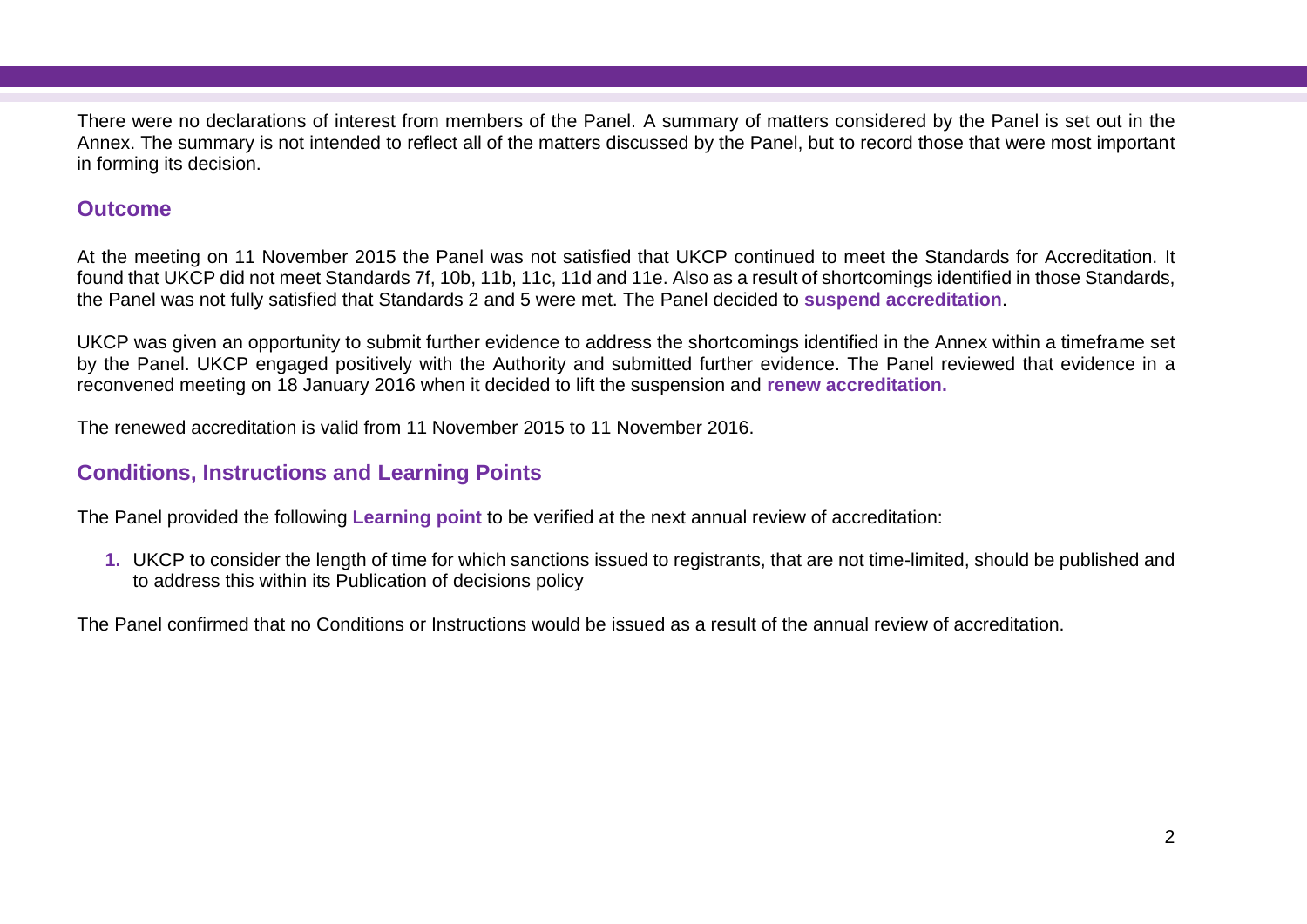# **Annex – Accreditation Panel's Decision – application for renewal of accreditation**

| <b>UK Council for Psychotherapy (UKCP)</b><br><b>Applicant:</b>                                                                                                                                                                                                                                                                                                                                                                                                                                                                                                                                                                                        | <b>Outcome:</b>                                                                                                                                                      |                                 |
|--------------------------------------------------------------------------------------------------------------------------------------------------------------------------------------------------------------------------------------------------------------------------------------------------------------------------------------------------------------------------------------------------------------------------------------------------------------------------------------------------------------------------------------------------------------------------------------------------------------------------------------------------------|----------------------------------------------------------------------------------------------------------------------------------------------------------------------|---------------------------------|
|                                                                                                                                                                                                                                                                                                                                                                                                                                                                                                                                                                                                                                                        | <b>11 November 2015:</b>                                                                                                                                             | <b>Suspended</b>                |
| Panel meeting date: 11 November 2015 / 18 January 2016                                                                                                                                                                                                                                                                                                                                                                                                                                                                                                                                                                                                 | <b>18 January 2016:</b>                                                                                                                                              | <b>Accreditation</b><br>renewed |
| Update on Condition issued in the previous year                                                                                                                                                                                                                                                                                                                                                                                                                                                                                                                                                                                                        |                                                                                                                                                                      |                                 |
| The Panel for UKCP's initial application for accreditation noted that UKCP had<br>developed a conflict of interest policy which applied to assessors involved in its initial<br>assessment, and quinquennial reviews, of its Organisational Members (OMs). The<br>policy, however, did not cover the review of potential conflict of interest within OMs.<br>UKCP had been instructed to include management of potential conflicts of interest when<br>assessing OMs.                                                                                                                                                                                  | The Panel noted that this Condition,<br>which had previously been set as an<br>Instruction and escalated to a Condition,<br>had been met within the given timeframe. |                                 |
| At the last annual review (2014) the Panel considered that the instruction issued in the<br>initial decision to accredit UKCP's register had not been implemented within the<br>timeframe provided (annual review of accreditation). The Panel stated that non-<br>implementation of an instruction by an accredited register was a matter of concern,<br>because it accepted assurances by the register that it would be implemented and made<br>their decision on this basis. The Panel agreed that the instruction should be escalated to<br>a condition of accreditation. The condition below was required to be completed by 27<br>February 2015: |                                                                                                                                                                      |                                 |
| 'UKCP must implement the previous instruction in the Panel's decision letter of 11<br>November 2013. This instruction was accepted by UKCP but was not implemented<br>by the due date. The instruction was: 'UKCP must document its practices for<br>reviewing possible conflicts of interest within its initial assessment of Organisational<br>Members (OMs) and during quinquennial reviews. Timeframe: annual review of                                                                                                                                                                                                                            |                                                                                                                                                                      |                                 |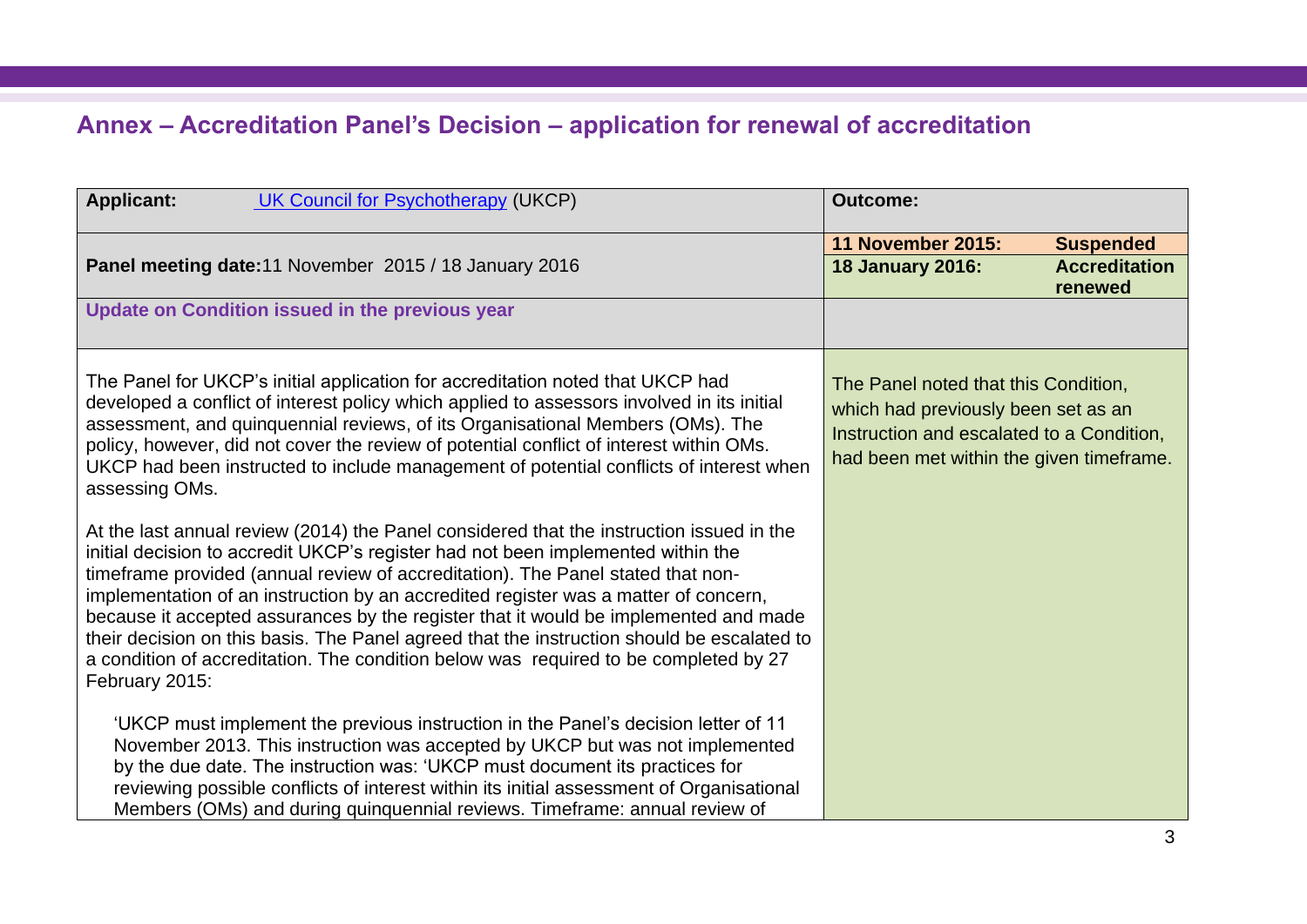| accreditation.' The condition must be implemented by 27 February 2015 and non-<br>implementation may lead to suspension or removal of accreditation'.                                                                                                                                                                                                                                                                                     |                                                                                                                                                                                                                                                         |
|-------------------------------------------------------------------------------------------------------------------------------------------------------------------------------------------------------------------------------------------------------------------------------------------------------------------------------------------------------------------------------------------------------------------------------------------|---------------------------------------------------------------------------------------------------------------------------------------------------------------------------------------------------------------------------------------------------------|
| UKCP submitted evidence for this condition by the required timeframe. On 3 March<br>2015 the Panel found that the condition had been met and would therefore be removed<br>from UKCP's accreditation. UKCP's register was then accredited with no conditions for<br>the remainder of the accreditation period.                                                                                                                            |                                                                                                                                                                                                                                                         |
| During the previous annual review UKCP advised that it was further reviewing the<br>questionnaire completed by OMs during their assessment. UKCP provided a draft,<br>which contains a section relating to conflicts of interest. UKCP expected this work to be<br>completed by March 2016.                                                                                                                                               |                                                                                                                                                                                                                                                         |
| Update on Instructions issued in the previous year                                                                                                                                                                                                                                                                                                                                                                                        |                                                                                                                                                                                                                                                         |
| The Panel had provided the following Instruction to be implemented by the timeframe<br>provided or by annual review of accreditation as specified below:                                                                                                                                                                                                                                                                                  | The Panel had not been satisfied that this<br>instruction had been implemented and<br>further considered UKCP's response in its                                                                                                                         |
| 1. 'UKCP must ensure that sanctions against a practitioner following a professional<br>conduct hearing are displayed (or a marker provided) in search tools where the<br>public may find registrants (e.g. the Find-A-Therapist directory). This should be<br>implemented by annual review of accreditation'.                                                                                                                             | review of Standards 2,5,10 and 11.<br>The Panel expressed concern about the<br>extent to which the public would be able<br>to make informed choices about                                                                                               |
| At the previous annual review the Panel noted that a member of the public accessing a<br>registrant through the Find-A-Therapist service will not be notified of an active sanction<br>through the service or the individual registrant's profile page (and UKCP does not<br>display suspended or removed registrants). The Panel considered that this may not<br>allow the public to easily make informed decisions about practitioners. | registrants when using the Find-a-<br>Therapist service. Where a register<br>operates two methods of search it needs<br>to ensure that the public are still able to<br>find the information they need to make<br>decisions about which registrants they |
| UKCP informed that sanctions against a practitioner following a professional conduct<br>hearing are displayed in search tools where the public may find registrants. The Panel                                                                                                                                                                                                                                                            | choose to see.                                                                                                                                                                                                                                          |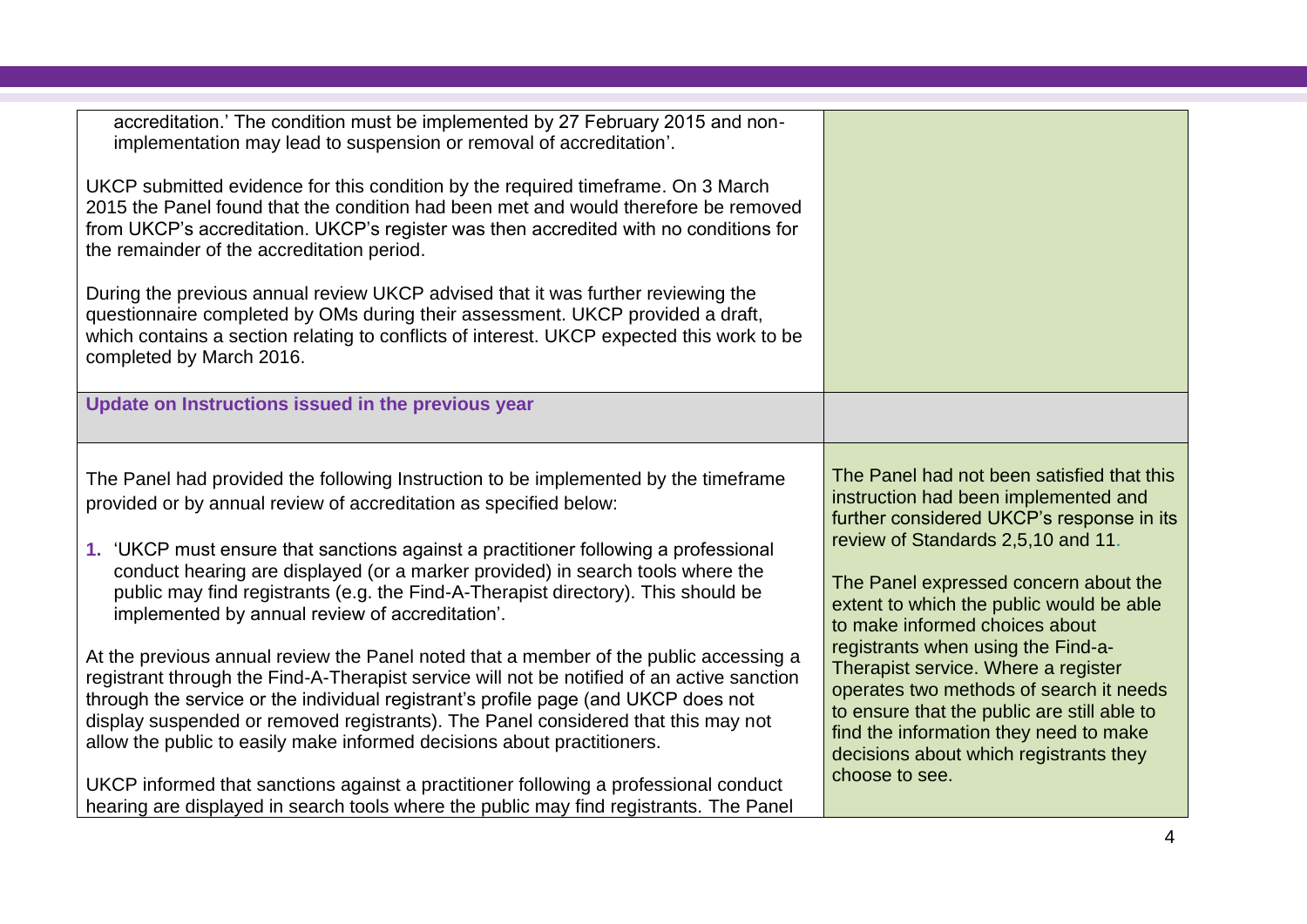| noted that the Therapist Register displays a marker against a registrant to indicate that a<br>sanction is in place and that a link to the complaints decisions page is provided.<br>The team asked UKCP to confirm that a marker will be displayed when the search is<br>made using the Find-A-Therapist tool as well as when accessing the register. The UKCP<br>responded that it was not technically possible to do so in the current tool but will be a<br>requirement for development of UKCP's new website for 2016. The UKCP confirmed<br>that markers do appear on the register tool and signpost to the complaints decisions<br>page. | At the 18 January meeting the Panel<br>noted the change implemented by UKCP<br>and was satisfied that this instruction had<br>been met. The Panel noted that the team<br>would monitor implementation of<br>equivalent functions on UKCP's new<br>website, when published. |
|-------------------------------------------------------------------------------------------------------------------------------------------------------------------------------------------------------------------------------------------------------------------------------------------------------------------------------------------------------------------------------------------------------------------------------------------------------------------------------------------------------------------------------------------------------------------------------------------------------------------------------------------------|----------------------------------------------------------------------------------------------------------------------------------------------------------------------------------------------------------------------------------------------------------------------------|
| In further evidence submitted after the 11 November meeting the UKCP advised it had<br>added a statement 'Sanction in place – please see http://www.ukcp.org.uk/complaints-<br>decisions' to the Find-a-Therapist individual profile of registrants with current sanctions,<br>so that the public can make an informed choice. Where a registrant does not have a live<br>Find-A-Therapist profile, a minimal profile will be made accessible from UKCP's<br>therapist register containing this statement.                                                                                                                                      |                                                                                                                                                                                                                                                                            |
| Update on Learning Points issued in the previous year                                                                                                                                                                                                                                                                                                                                                                                                                                                                                                                                                                                           |                                                                                                                                                                                                                                                                            |
| In 2014, the Panel had provided the following Learning Points to be revisited at the<br>annual review of accreditation:                                                                                                                                                                                                                                                                                                                                                                                                                                                                                                                         | The Panel noted that the first learning<br>point is now due for consideration in<br>2016. All other learning points had been<br>addressed.                                                                                                                                 |
| 1. UKCP should consider ensuring suspended or removed registrants are visible on its                                                                                                                                                                                                                                                                                                                                                                                                                                                                                                                                                            |                                                                                                                                                                                                                                                                            |
| register with the relevant sanction displayed against their name.<br>(Note: this learning point had also been issued the previous year)                                                                                                                                                                                                                                                                                                                                                                                                                                                                                                         |                                                                                                                                                                                                                                                                            |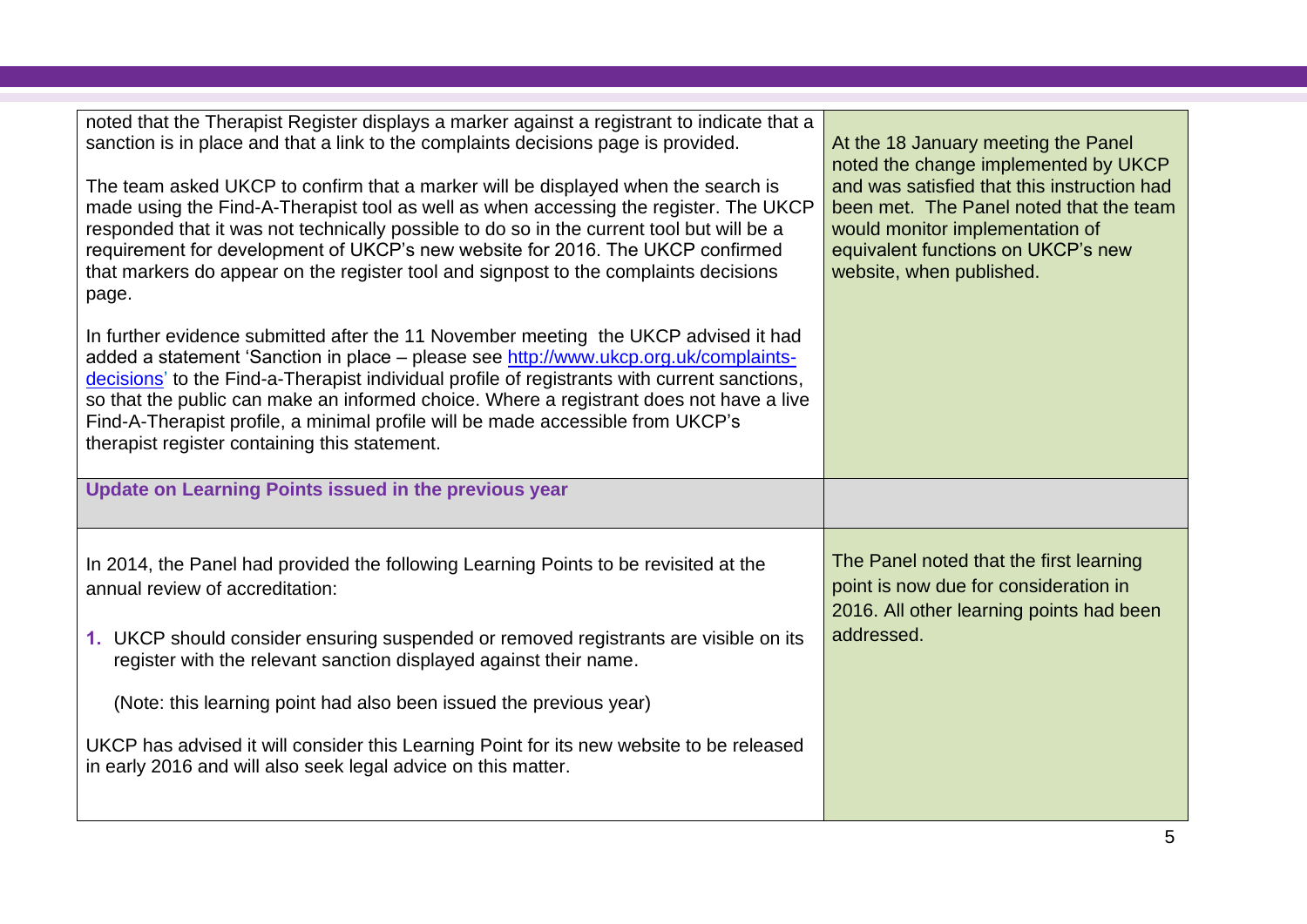| The team reported that UKCP had taken action in respect of the remaining three<br>learning points:                                |                                                                                                                                                                                                                                                                                                                                                                                                     |
|-----------------------------------------------------------------------------------------------------------------------------------|-----------------------------------------------------------------------------------------------------------------------------------------------------------------------------------------------------------------------------------------------------------------------------------------------------------------------------------------------------------------------------------------------------|
| 2. UKCP should consider further how it may offer support to those unable to make<br>complaints in writing.                        |                                                                                                                                                                                                                                                                                                                                                                                                     |
| 3. UKCP should provide an update on the five year re-accreditation process.                                                       |                                                                                                                                                                                                                                                                                                                                                                                                     |
| 4. UKCP should document its policy on reporting concerns to other relevant agencies<br>when that is needed to protect the public. |                                                                                                                                                                                                                                                                                                                                                                                                     |
| Standard 1: holds a voluntary register for health and/or social care occupations                                                  |                                                                                                                                                                                                                                                                                                                                                                                                     |
| There have been no significant changes reported or noted since last year.                                                         | The Panel found this Standard was met.                                                                                                                                                                                                                                                                                                                                                              |
| Standard 2: committed to protecting the public and promoting public confidence                                                    |                                                                                                                                                                                                                                                                                                                                                                                                     |
| There have been no significant changes reported or noted since last year.                                                         | At the 11 November 2015 meeting the<br>Panel was not fully satisfied that this<br>Standard was met. The Panel considered<br>that UKCP needed to rectify the matters<br>discussed under Standards 10 and 11 in<br>order to demonstrate commitment to<br>protecting the public and promoting public<br>confidence.<br>At its 18 January 2016 meeting the Panel<br>found that the evidence provided by |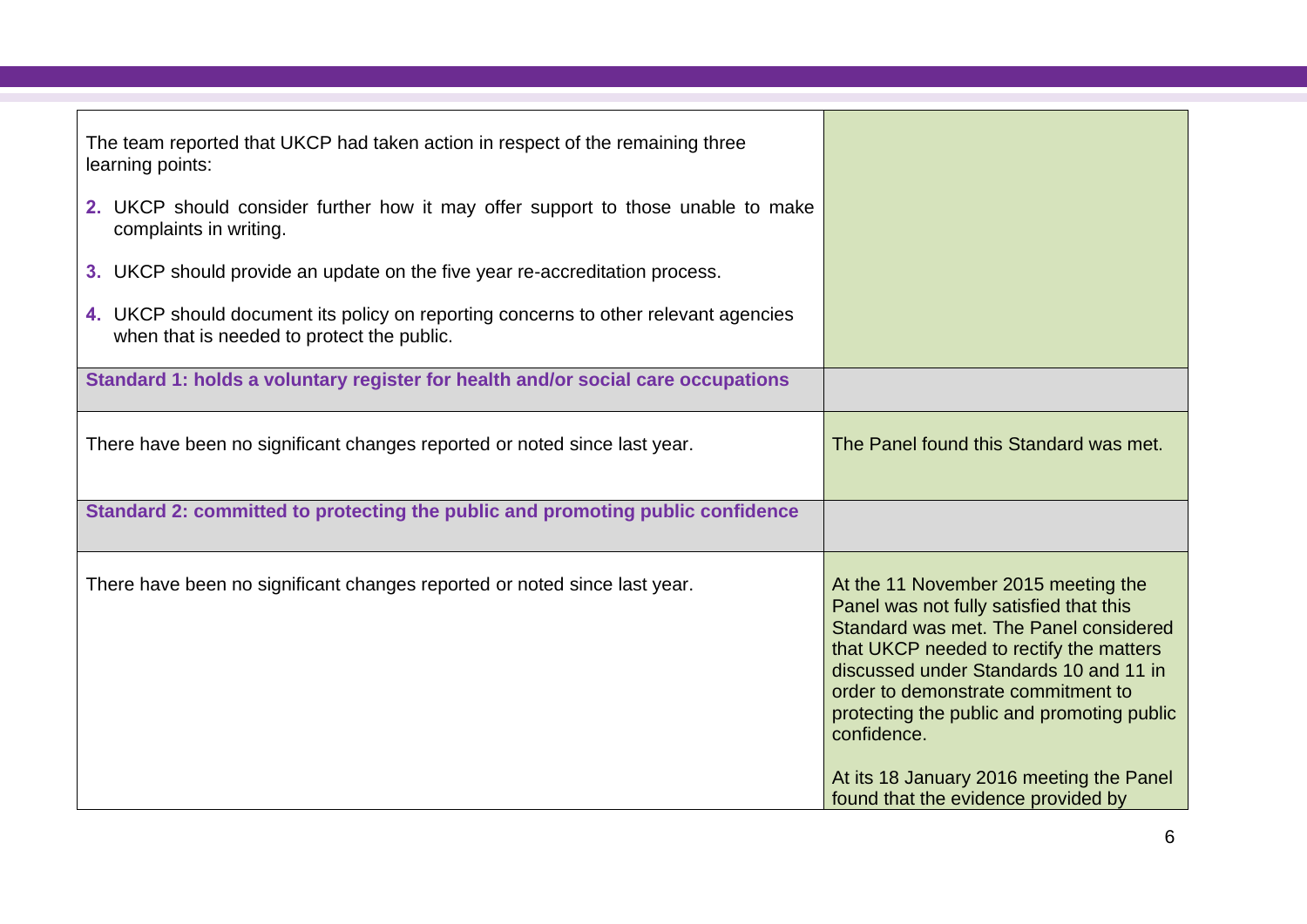|                                                                                                                                                                                                                                                                                                                                                                      | <b>UKCP</b> rectified the matters discussed<br>under Standards 10 and 11. The Panel<br>agreed that as a result it was now<br>satisfied that Standard 2 was met.                                                                                                                                                                                               |
|----------------------------------------------------------------------------------------------------------------------------------------------------------------------------------------------------------------------------------------------------------------------------------------------------------------------------------------------------------------------|---------------------------------------------------------------------------------------------------------------------------------------------------------------------------------------------------------------------------------------------------------------------------------------------------------------------------------------------------------------|
| <b>Standard 3: risks</b>                                                                                                                                                                                                                                                                                                                                             |                                                                                                                                                                                                                                                                                                                                                               |
| No risks have been added to or removed from the updated risk matrix. The Panel noted<br>that UKCP continued to review and revise the matrix.                                                                                                                                                                                                                         | The Panel found this Standard was met.                                                                                                                                                                                                                                                                                                                        |
| <b>Standard 4: Financial sustainability</b>                                                                                                                                                                                                                                                                                                                          |                                                                                                                                                                                                                                                                                                                                                               |
| There have been no significant changes reported or noted since last year. As part of its<br>due diligence the Accreditation team reviewed records from Companies House and the<br>Charity Commission and noted that the UKCP appeared to continue to be financially<br>sustainable.                                                                                  | The Panel found this Standard was met.                                                                                                                                                                                                                                                                                                                        |
| <b>Standard 5: capacity to inspire confidence</b>                                                                                                                                                                                                                                                                                                                    |                                                                                                                                                                                                                                                                                                                                                               |
| The Panel noted that UKCP had met the Condition previously imposed on its<br>accreditation: UKCP had added a section covering the management of potential<br>conflicts of interest to its assessment questionnaire for Organisational Members. This<br>was necessary because UKCP relies in part upon assurance of its registrants by its<br>Organisational Members. | At the 11 November 2015 meeting the<br>Panel was not fully satisfied that this<br>Standard was met. The Panel considered<br>that UKCP needed to rectify the matters<br>set out under Standards 10 and 11 in<br>order to demonstrate its capacity to<br>inspire confidence.<br>At its 18 January 2016 meeting the Panel<br>found that the evidence provided by |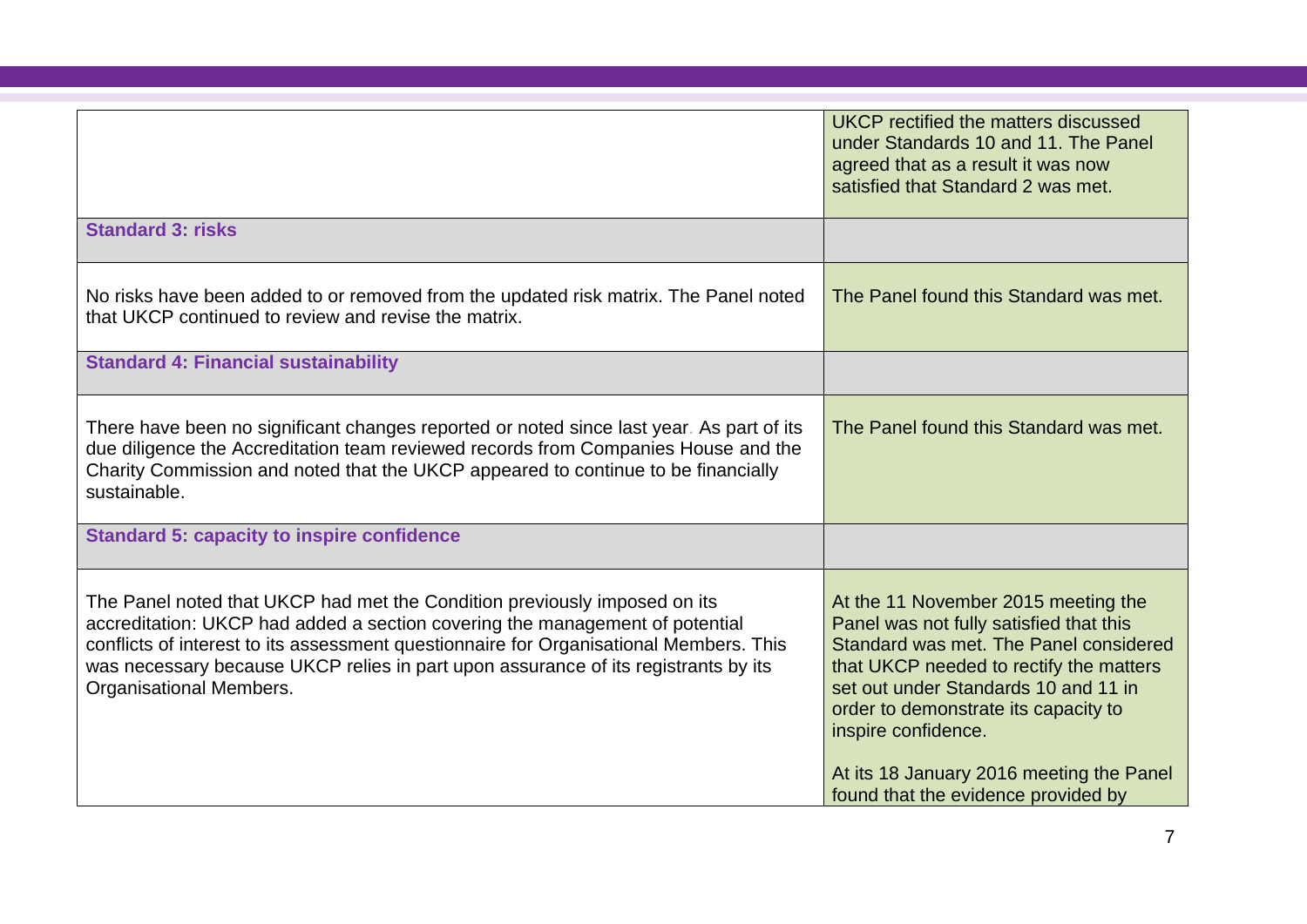|                                                                                                                                                                                                                                                                                                                                 | UKCP rectified matters set out under<br>Standards 10 and 11. The Panel agreed<br>that as a result Standard 5 was met.                                                                        |
|---------------------------------------------------------------------------------------------------------------------------------------------------------------------------------------------------------------------------------------------------------------------------------------------------------------------------------|----------------------------------------------------------------------------------------------------------------------------------------------------------------------------------------------|
| <b>Standard 6: knowledge base</b>                                                                                                                                                                                                                                                                                               |                                                                                                                                                                                              |
| There have been no significant changes reported or noted since last year. The team<br>noted the comments made in UKCP's most recent Trustees Report: 'We jointly led one<br>of the strands of work of the We Need to Talk coalition around NICE and expanding the<br>evidence base for psychotherapy'.                          | The Panel found this Standard was met.                                                                                                                                                       |
| The team noted that the mental health charity MIND published the coalition's November<br>2014 briefing for commissioners to highlight the benefits of talking therapies and<br>considerations to make when commissioning a service.                                                                                             |                                                                                                                                                                                              |
| <b>Standard 7: governance</b>                                                                                                                                                                                                                                                                                                   |                                                                                                                                                                                              |
| UKCP currently has an interim chief executive, pending recruitment for a permanent<br>post. UKCP's annual Report and Financial Statement highlights UKCP's aims,<br>achievements and performance for the previous year, including public engagement.<br>UKCP had recently agreed to implement constitutional changes including: | At its meeting on 11 November 2015<br>meeting, the Panel was not satisfied that<br>Standard 7f (effective communication with<br>the public) was met.                                         |
| The 'creation of a more strategic board of trustees'<br>UKCP's Psychotherapy Council to be replaced by 'Members Forum'<br>The creation of a new Executive Committee that leads on the implementation<br>of strategy.                                                                                                            | When reviewing Standard 7 the Panel<br>noted constitutional changes being<br>implemented by UKCP and recent<br>changes in governance. The Panel noted<br>that as part of its assessment, the |
| UKCP plans to launch its new website in 2016 and aims to 'provide more information to<br>the public about different types of therapy and how to access this'. The Accreditation                                                                                                                                                 | Accreditation team had undertaken its<br>'patient/service user journey'. The Panel<br>took account of UKCP's plans for its<br>website and opportunities for future                           |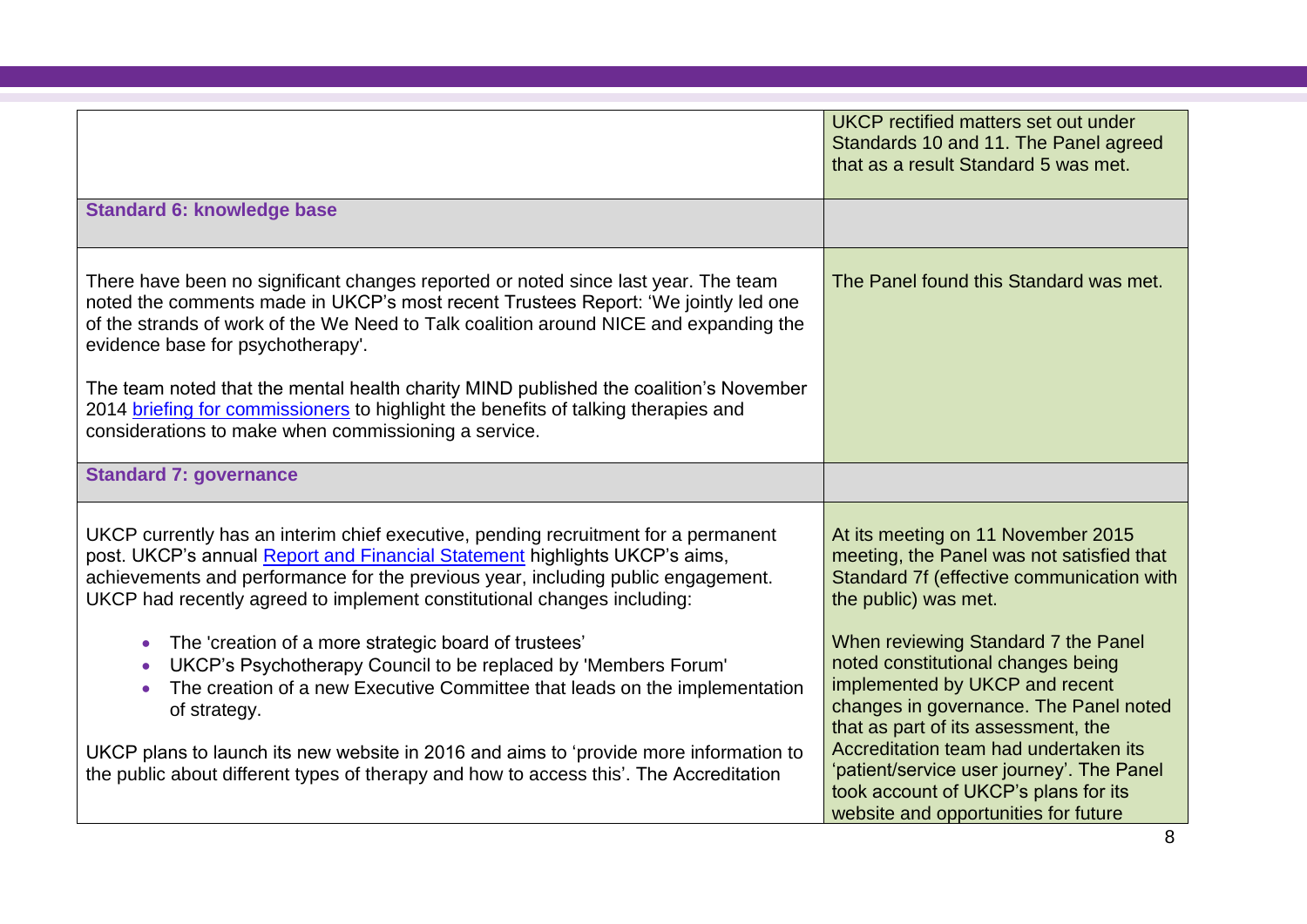| team had carried out a 'patient/service user' journey and had not highlighted any issues,<br>other than those discussed relating to its register.                                                                                                                           | revisions of content. However, it<br>considered that UKCP needed to address<br>the issues identified in the Instruction,<br>Learning Point 1, Standard 10 and<br>Standard 11, in order to comply fully with<br>Standard 7f.<br>At its 18 January 2016 meeting the Panel<br>found that the evidence provided by<br>UKCP demonstrated it was addressing<br>issues regarding its communication with<br>the public (including those making<br>complaints against registrants) and had<br>addressed issues identified under<br>Standards 10 and 11. The Panel agreed<br>that as a result Standard 7 was met. |
|-----------------------------------------------------------------------------------------------------------------------------------------------------------------------------------------------------------------------------------------------------------------------------|---------------------------------------------------------------------------------------------------------------------------------------------------------------------------------------------------------------------------------------------------------------------------------------------------------------------------------------------------------------------------------------------------------------------------------------------------------------------------------------------------------------------------------------------------------------------------------------------------------|
| <b>Standard 8: setting standards for registrants</b>                                                                                                                                                                                                                        |                                                                                                                                                                                                                                                                                                                                                                                                                                                                                                                                                                                                         |
| There have been no significant changes reported or noted since last year. UKCP<br>advises it is reviewing its Standards of Education and Training as well as its Ethical<br>Principles and Code of Professional Conduct as part of its routine review of their<br>policies. | The Panel found this Standard was met.                                                                                                                                                                                                                                                                                                                                                                                                                                                                                                                                                                  |
| <b>Standard 9: education and training</b>                                                                                                                                                                                                                                   |                                                                                                                                                                                                                                                                                                                                                                                                                                                                                                                                                                                                         |
| There have been no significant changes reported or noted since last year. UKCP is<br>reviewing its Education and Training standards as noted above.                                                                                                                         | The Panel found this Standard was met.                                                                                                                                                                                                                                                                                                                                                                                                                                                                                                                                                                  |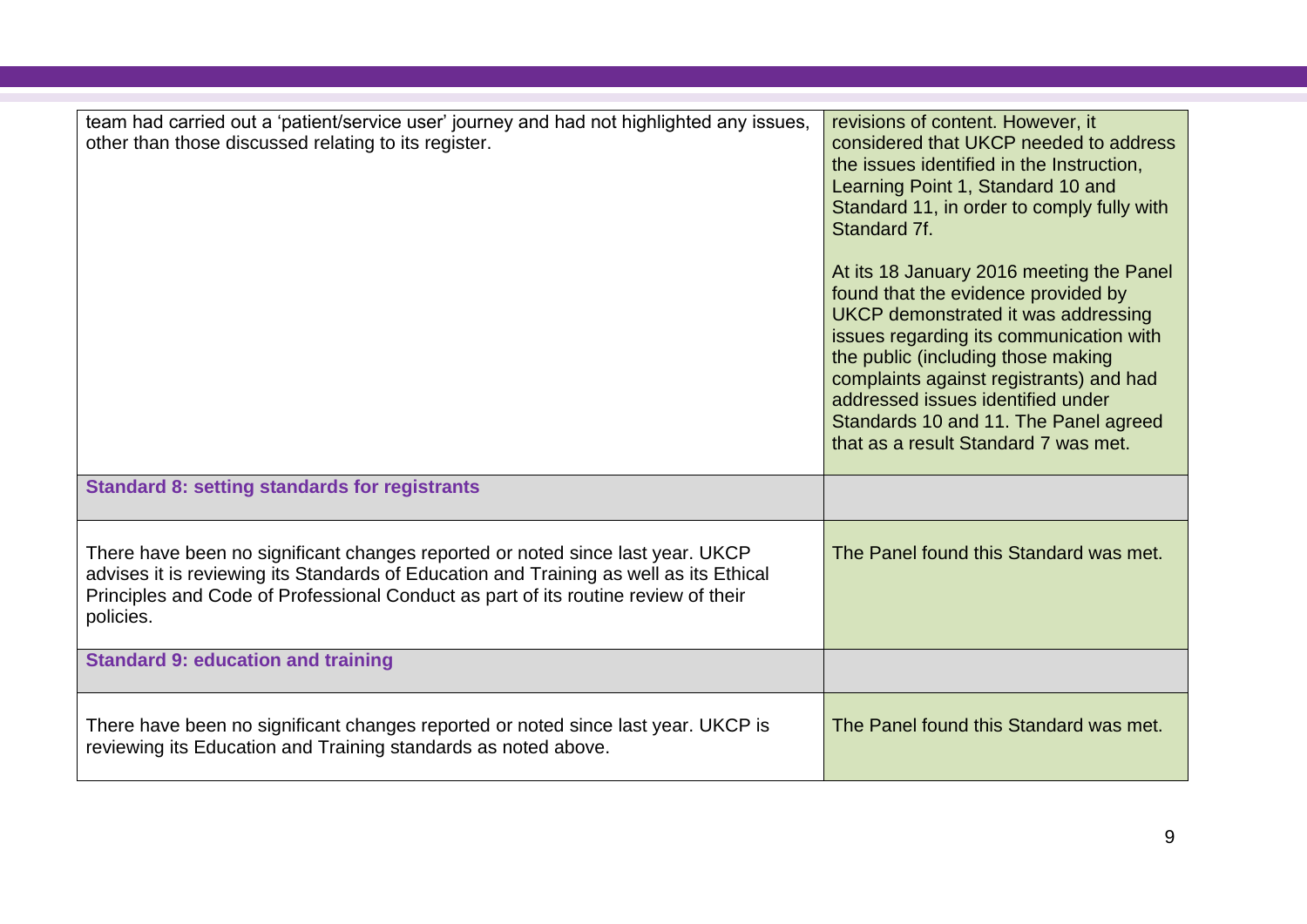| <b>Standard 10: the register</b>                                                                                                                                                                                                                                                                                                                                                                                                                                                                                                                                                                                   |                                                                                                                                                                                                                                                                                                                                                                                                                                                                                                                                                                                                                                                                                                                                                                                                                                                                                                                                                                                                                                                                                                                                                                                              |
|--------------------------------------------------------------------------------------------------------------------------------------------------------------------------------------------------------------------------------------------------------------------------------------------------------------------------------------------------------------------------------------------------------------------------------------------------------------------------------------------------------------------------------------------------------------------------------------------------------------------|----------------------------------------------------------------------------------------------------------------------------------------------------------------------------------------------------------------------------------------------------------------------------------------------------------------------------------------------------------------------------------------------------------------------------------------------------------------------------------------------------------------------------------------------------------------------------------------------------------------------------------------------------------------------------------------------------------------------------------------------------------------------------------------------------------------------------------------------------------------------------------------------------------------------------------------------------------------------------------------------------------------------------------------------------------------------------------------------------------------------------------------------------------------------------------------------|
| There have been no significant changes reported or noted since last year. The team had<br>checked UKCP's Continuing Professional Development (CPD) policy and 2014 CPD<br>Audit report, and observed that a sample of UKCP registrants' supervision, CPD, and<br>current indemnity insurance were checked.<br>The audit recommended improvements on guidance for registrants in future audits and<br>for registrants selected to provide evidence of current Disclosure and Barring Service<br>certification when working with children and if required to have one by their<br>Organisational Member or employer. | At its meeting on 11 November 2015 the<br>Panel found that Standard 10b (maintains<br>a register that is accurate, easily<br>accessible to the public and supports all<br>those using it to make informed decisions)<br>was not met.<br>The Panel was concerned that members<br>of the public may not be able to find<br>information about disciplinary action,<br>sanctions or suspensions with sufficient<br>ease. This was based on UKCP's current<br>publication of decisions policy (discussed<br>under Standard 11) and the Instruction<br>about the Find-A-Therapist directory<br>(which had not been implemented within<br>the timeframe provided, as discussed<br>above). The outcome of not addressing<br>Learning Point 1 also added to the<br>Panel's concerns. The Panel considered<br>however that some method of flagging up<br>concerns should be possible through use<br>of content, such as making clear that if a<br>registrant's name is not found, users<br>should be advised to check the register's<br>complaints decisions page.<br>The Panel considered that these shortfalls<br>impacted on UKCP's ability to maintain a<br>register that is easily accessible and |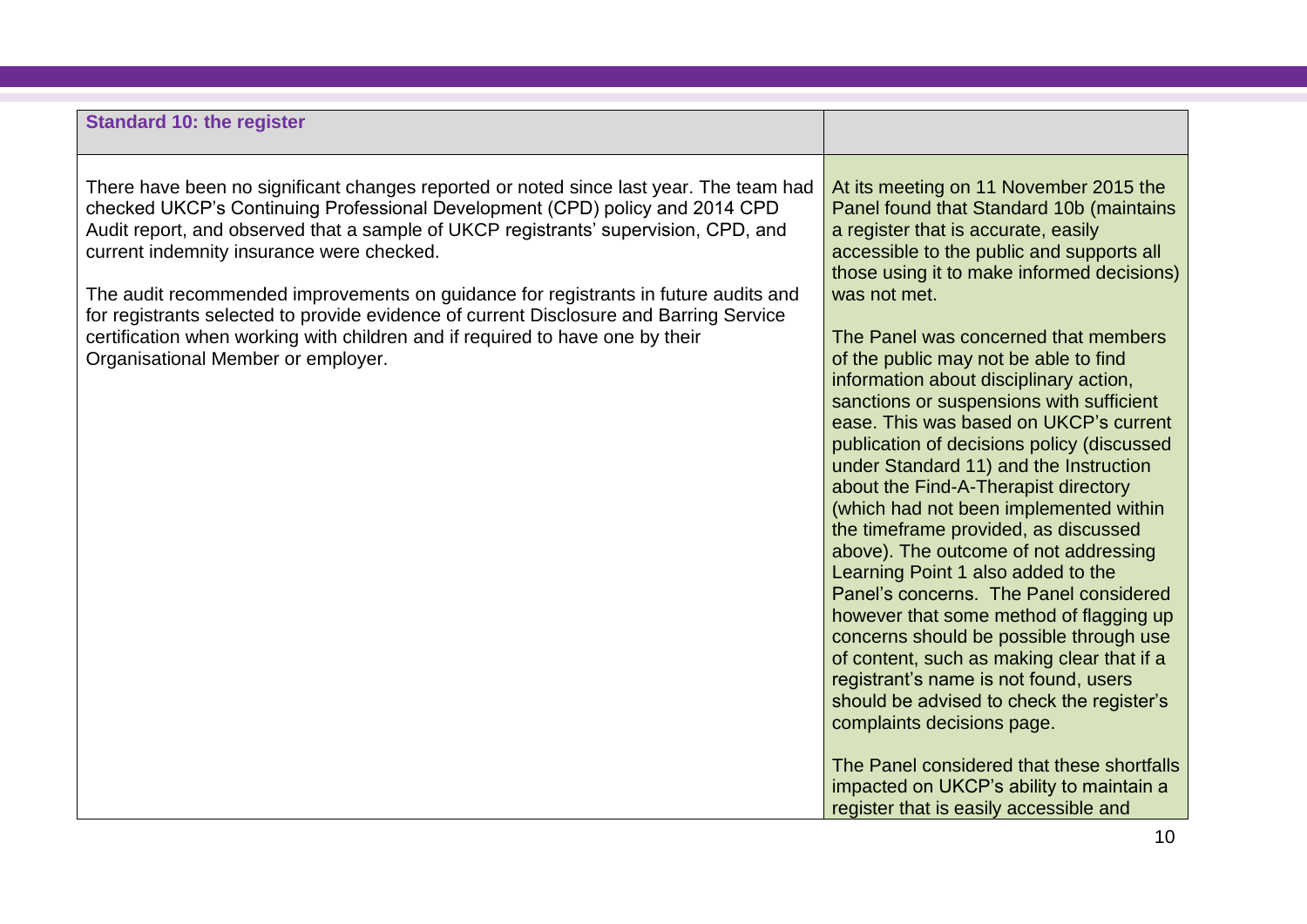supports all those using it to make informed decisions.

At its 18 January 2016 meeting the Panel found that the evidence provided by UKCP demonstrated that it now met Standard 10b. The Panel noted that members of the public accessing registrants through the Find-A-Therapist directory will be notified of sanctions within the registrant's individual profile. The Panel noted that when a registrant does not have a Find-a-Therapist profile, clicking through from the register will provide a minimal record which also notifies of the sanction. Registrants will be unable to amend this information on their profile. The Panel noted that UKCP will publish a registrant's sanction until considered completed by UKCP, as discussed below. In addition, UKCP has included information on their 'About our registers' webpage to make the reasons why someone may not appear on the register clearer to the public. The new website (to be launched in 2016) will ensure that this message is visible on the register search tool for practitioners 'not found' by the user of the register.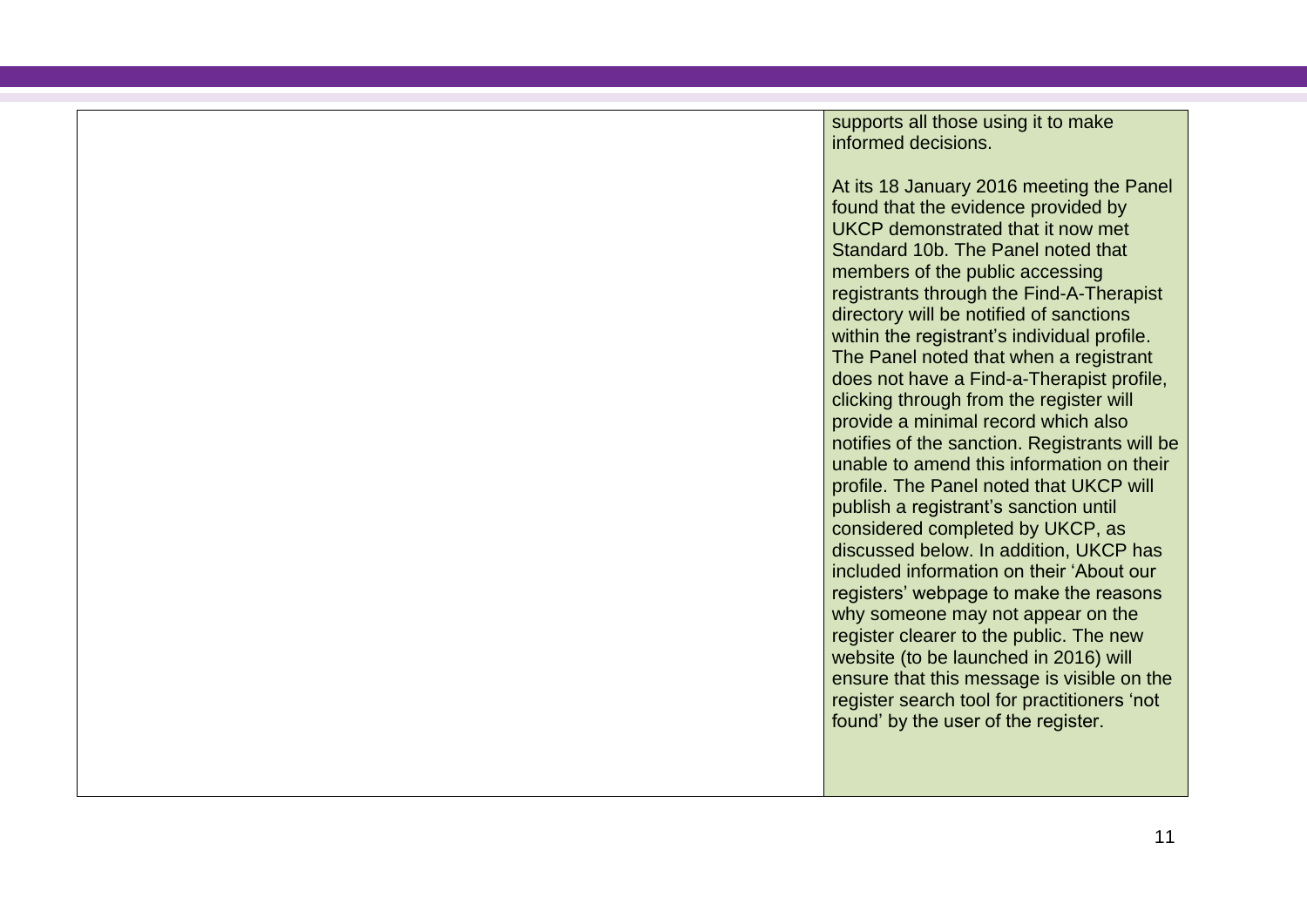#### **Standard 11: complaints and concerns**

UKCP's review of its Complaints and Conduct Procedure 2012 (CCP12) had been expected to have been completed by July 2014. At the previous annual review UKCP advised it then aimed to implement its revised CCP, following further consultation and Board approval, by October 2015. The Panel noted at that time that the review was taking longer than expected and felt that the revised CCP should be fully implemented by next annual review of accreditation or UKCP's compliance with the accreditation Standards could be affected. The UKCP confirmed to the accreditation team that the Complaints and Conduct Procedure 2015 (CCP15) had been published and was in force as of 31 October 2015. UKCP advised the review was completed in time with its planned timeframe.

At UKCP's initial assessment for accreditation the Panel had asked UKCP to consider the public interest in reserving its right to appeal the decision of an Adjudication Panel for being 'unduly severe'. The Panel considered this policy may present a conflict of interest and affect UKCP's ability to comply with the Standards. The Panel considered that having the right to appeal decisions that were 'unduly lenient' would be in line with UKCP's commitment to protect the public. UKCP provided the Panel its assurance that it would not appeal decisions on the grounds that they were unduly severe and that this would be reflected in an updated CCP. The UKCP then advised that under the CCP15, they took the decision to retain the ability to appeal against a sanction that is unduly severe. UKCP informed that the reason for this was because UKCP's CCP was not punitive – its purpose was to maintain integrity of the register.

Following the Panel's decision to suspend accreditation, UKCP advised that it had amended section 8.4 of the CCP15 to remove UKCP's ability to appeal a complaints decision it believed to be unduly severe. UKCP further provided the reasons it had considered for making the change when reviewing the CCP12. The sanctioned registrant is able to appeal a decision they believe to be unduly severe.

At its 11 November 2015 meeting the Panel found that Standards 11b, 11c, 11d, and 11e, were not met.

The Panel noted that UKCP had reversed its previous decision and the CCP15 allowed it to appeal cases it considered unduly severe. The Panel noted UKCP's explanation that its process was not intended to be punitive but to maintain the integrity of the register should a panel disregard the advice of the UKCP Legal Assessor and come to a perverse decision. However, the Panel considered that UKCP's position was inconsistent and did not inspire confidence in its primary role to protect the public. This impacted compliance with standards 2, 5 and 11d.

At its meeting in January, the Panel noted that UKCP had removed its ability to appeal complaints decisions believed to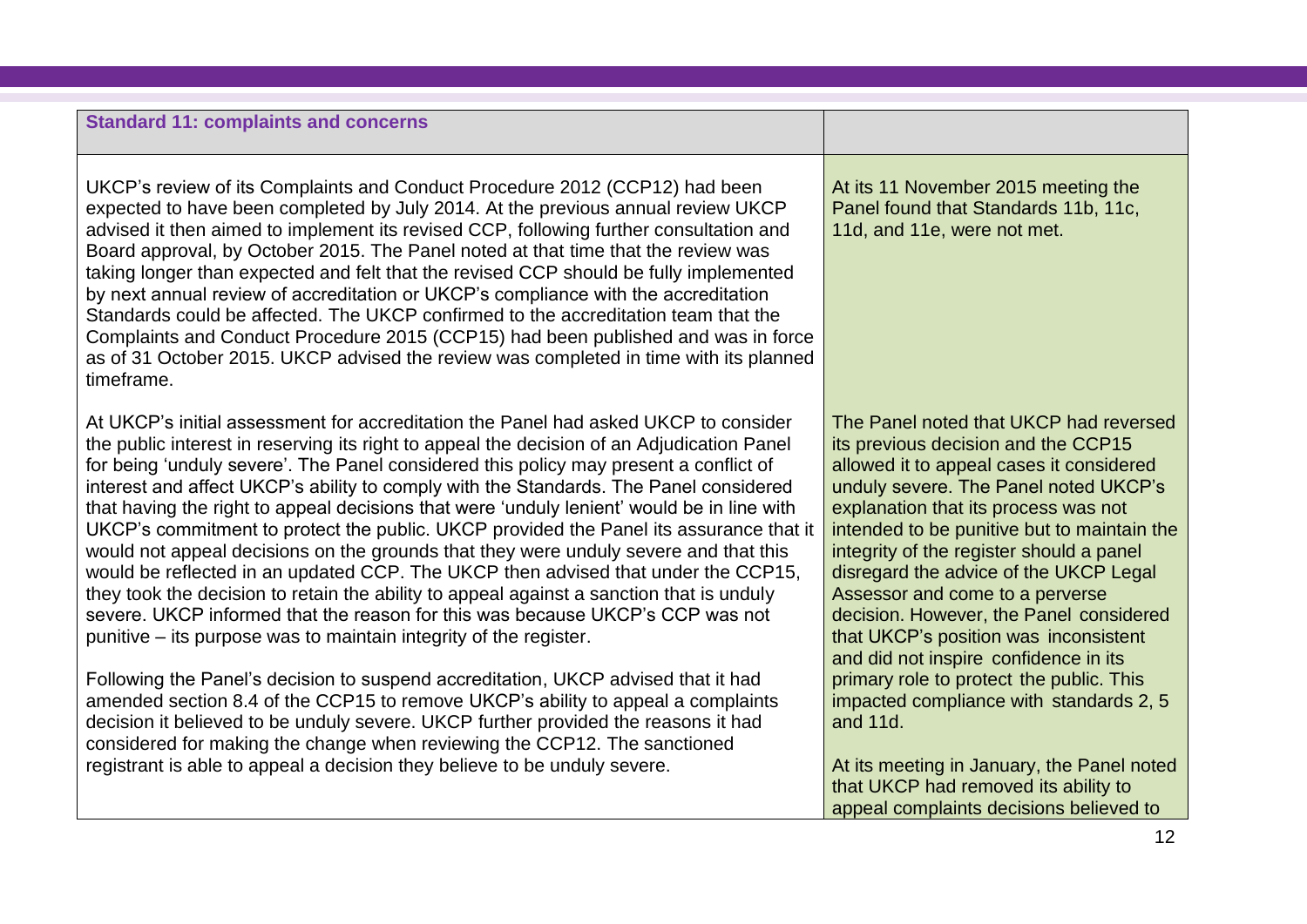UKCP highlighted that the CCP15 allows UKCP to continue with its complaints process if a registrant resigns or lapses their registration during the process. The clause states that: *"If the Registrant resigns from the UKCP register, or fails to renew UKCP membership, after a complaint has been received by UKCP, the complaint will still proceed pursuant to this procedure unless, in exceptional circumstances, the Case Manager determines it would not be reasonable or in the public interest for it to do so".* UKCP stated this would allow it the discretion to continue a complaint against a registrant who has lapsed their membership or resigned when it is in the public interest for UKCP to do so.

The Panel's initial [decision](https://www.professionalstandards.org.uk/docs/default-source/voluntary-registers/united-kingdom-council-for-psychotherapy-avr-panel-decision.pdf?sfvrsn=10) to accredit the UKCP's register in November 2013 stated:

'The Panel noted that UKCP's publication policy for complaints hearing decisions states that determinations will be published for 12 months, which may cause scope for confusion should sanctions be issued for longer periods. UKCP confirmed that decisions will be kept online until the sanction has been complied with, and that it will review its policy to ensure it is in line with the actual timeframes of sanctions issued. The AVR team advised that removals from the register should be published for a reasonable timeframe'.

The Panel's decision to renew accreditation of UKCP's register last year stated:

'The Panel noted that UKCP had not yet completed the review of the policy and the team had been advised its practice had not changed. UKCP advised that the publication policy is owned by its recently reconstituted Ethics Committee. The Panel noted UKCP's statement that this is a priority for the Ethics Committee and the complaints team.'

For the annual review this year the team asked UKCP if at present, a sanction issued for a period of over 12 months would be maintained on the Complaints Decisions webpage for that period. UKCP informed that published decisions are listed for 12 months only but it planned to revise its publications policy later on in 2016. According to UKCP, at that time, the policy *may* change so that decisions are published for the duration of the

be unduly severe from the CCP15 and noted that the registrant retains the right to make such an appeal. The Panel was satisfied with the change to the CCP15.

The Panel was earlier concerned that UKCP had not implemented its revised Publication of decisions policy when it said it would and that non-implementation impacted on UKCP's ability to comply with Standard 10b.

At the 18 January 2016 meeting the Panel noted changes made to UKCP's Publication of decisions policy. The Panel considered that its concerns had been addressed in the current policy and noted that the policy would be reviewed further in 2016.

The Panel discussed that some possible sanctions issued by Adjudication Panels, such as warnings, did not appear to be time-limited and it was unclear for how long such sanctions would be published. The Panel decided to issue UKCP a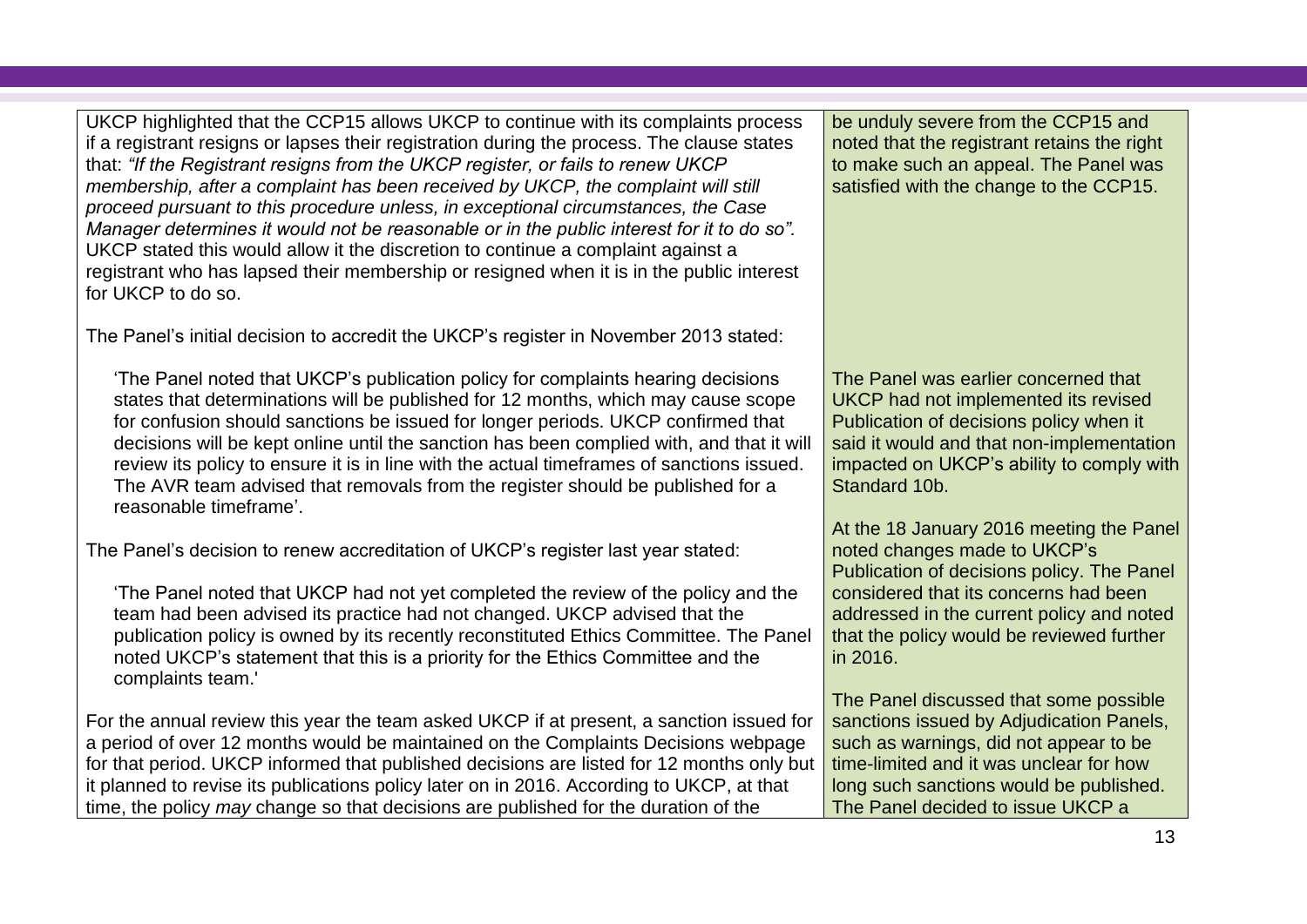sanction. The consequence of this policy was that, in theory, a case involving a registrant with a sanction against their name could be removed from the website before UKCP was satisfied of the registrant's compliance with the sanction. This would impact on the register users' ability to make an informed choice. UKCP provided its draft updated publication of decisions policy and advised that until this is formally approved, if a registrant receives a sanction in excess of 12 months UKCP will ask the Board of Trustees to agree to publish the decision for the duration of the sanction. The team noted that the draft policy states:

'All complaint decisions will remain on a psychotherapist's record for a period of two years, or until all sanctions are considered to be completed, whichever is earlier'.

Following the Panel meeting on 11 November 2015 UKCP advised it had revised its Publication of Decisions Policy to confirm that all complaints decisions will remain published on the UKCP's website until the sanction has been considered completed by UKCP and in line with the timeframe of the sanction issued. UKCP confirmed that decisions to remove a registrant would remain on the UKCP website for five years from the date of the decision.

UKCP had also removed the 'Alternative Dispute Resolution' (ADR) process from the CCP15. The team asked UKCP to clarify how it would continue to meet the outcome described in Standard 11b:

'Encourages early resolution of complaints including use of mediation where appropriate and it has adequate monitoring arrangements in place to identify matters that require disciplinary action'.

UKCP explained that they had separated ADR from the CCP and intended to carry out a review of ADR in 2016. In the meantime if complaints come to their attention that might benefit from mediation, they would consider it on a case by case basis.

Following the Panel meeting on 11 November 2015 the UKCP had provided its ADR procedure and referenced this within the updated CCP15 and its information leaflets. Learning Point to consider for how long sanctions that are not time-limited would be published and amend its policy accordingly.

At its meeting on 11 November 2015 the Panel noted that UKCP would review its use of ADR in 2016 and in the meantime would facilitate mediation on a case by case basis. The Panel stated that there was lack of clarity for the public and the absence of a procedure and criteria for early resolution of complaints impacted on compliance with standard 11b.

At the 18 January 2016 meeting the Panel noted UKCP had provided its Alternative Dispute Resolution procedure. The Panel noted that text in the amended CCP15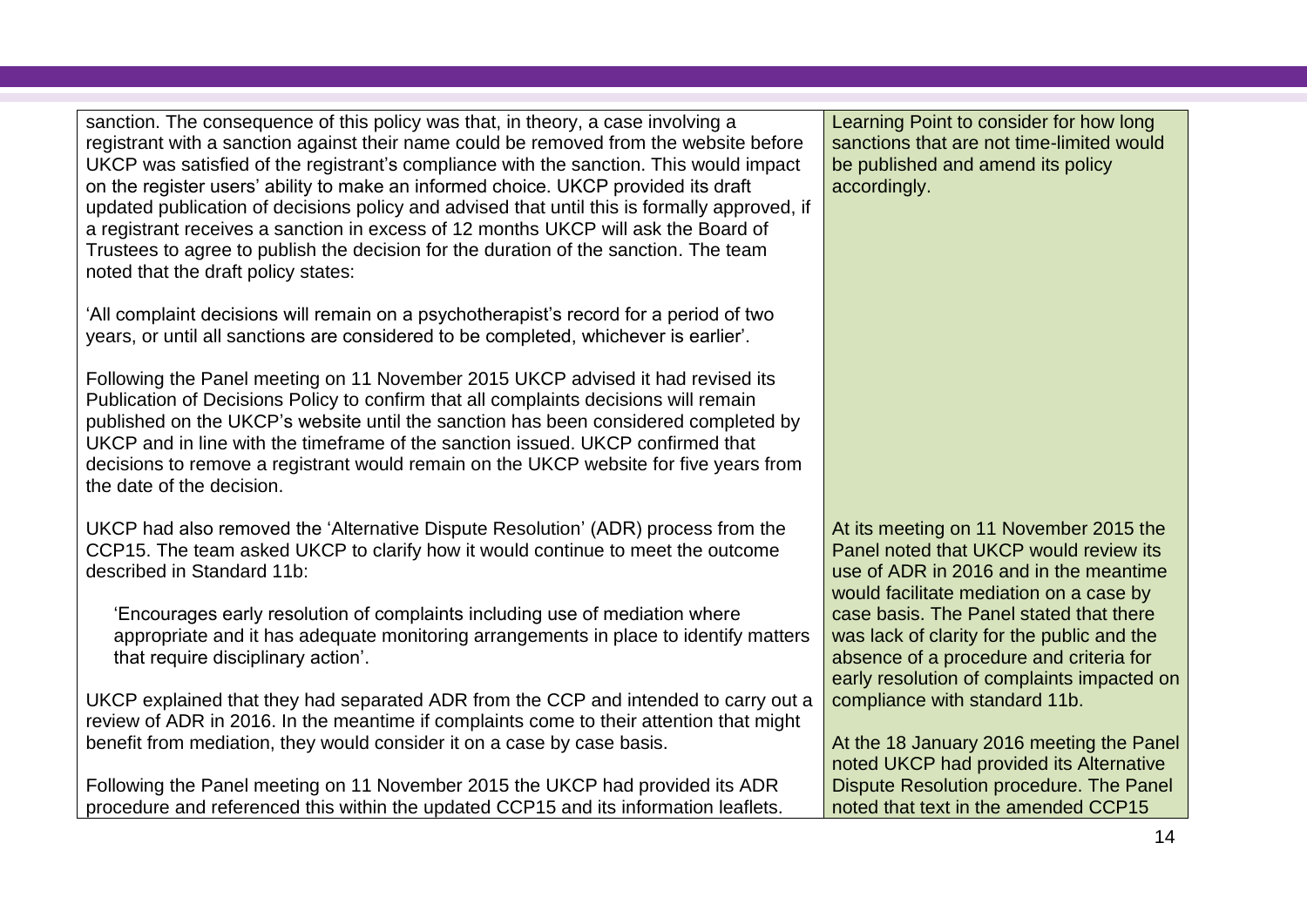UKCP will further review the ADR policy in 2016. UKCP stated it considered ADR to be of fundamental importance however should only be for complaints that do not allege a public safety risk or that a registrant's ability to practise without restriction has been called into question.

The CCP15 (section 2.1.2) stated that UKCP may consider any complaint relating to 'serious professional incompetence'. The team had asked what test or definition UKCP would apply to decide whether professional incompetence is serious. UKCP informed that 'it refers to behavior which falls short of the standards that would normally be expected of a professional in the circumstances'.

Following the Panel meeting on 11 November 2015, the Clinic for Boundaries Studies raised a concern with the team about updated guidance leaflets for registrants involved in UKCP complaints processes. The guidance stated that registrants will not be in breach of confidentiality requirements when providing information to UKCP in response to a complaint, as the complainant waives the right to confidentiality when making the

and leaflets stated, 'ADR offers the opportunity to resolve disputes in a fair and transparent way while avoiding the stress and emotional toll of a formal complaints process where the CCP is not appropriate'. This makes clear that the formal complaints process cannot be avoided if allegations require UKCP to deal with concerns under the CCP15 instead of ADR.

The Panel noted that section 2.1.2 of CCP15 stated that UKCP may consider any complaint relating to 'serious professional incompetence'. It considered that the definition provided by UCKP was unclear as it appeared to refer to 'personal behavior' instead of 'technical competence'.

At the 18 January 2016 meeting the Panel noted UKCP had removed the word 'serious' from section 2.1.2 of the CCP15 and associated materials. The Panel noted the reasoning provided by UKCP as to why the word 'serious' had originally been included.

The Panel noted that after discussion with the team about the matter raised by the Clinic for Boundaries Studies, UKCP advised it will add a sentence to its guidance stating the registrant 'should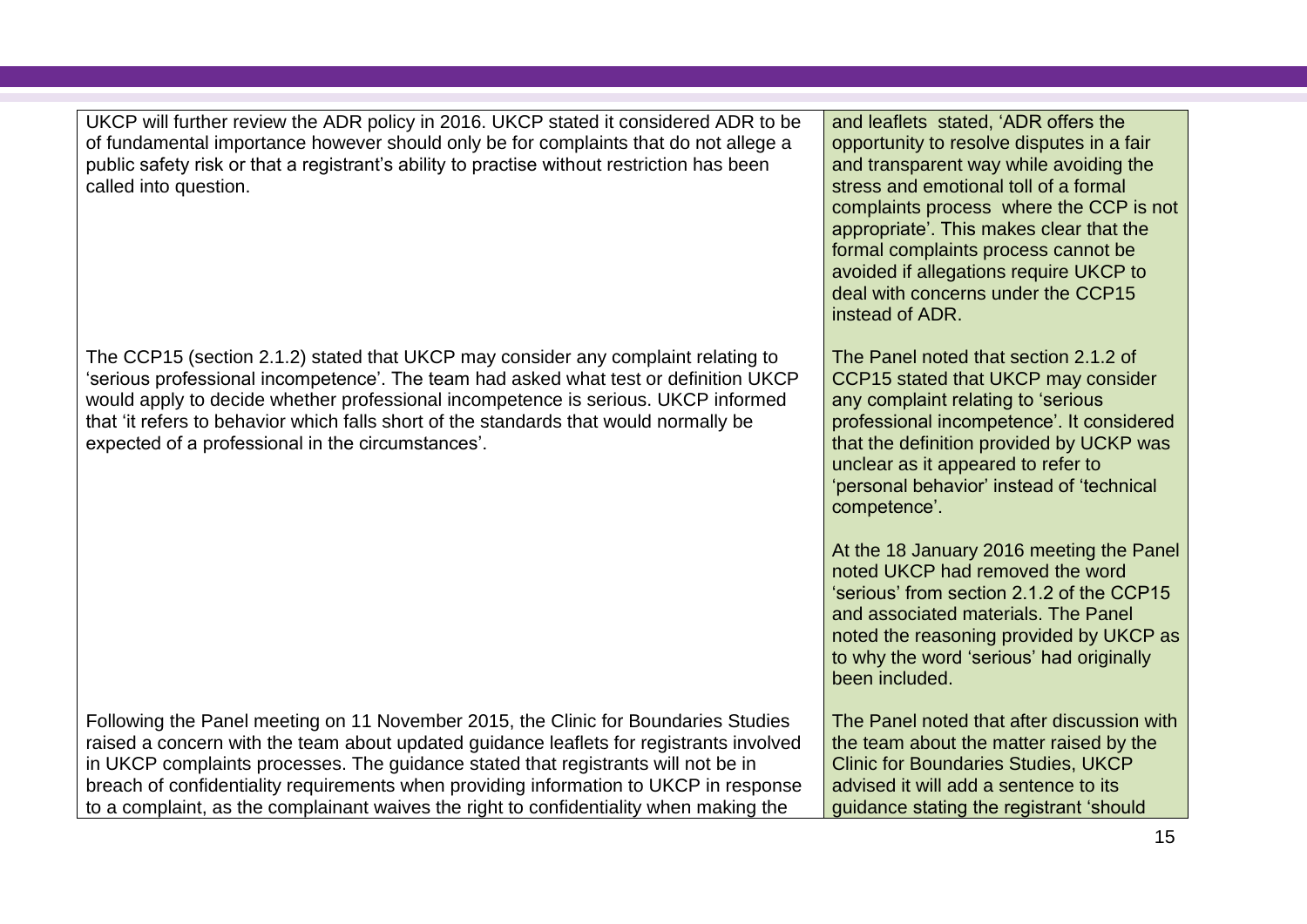| UKCP's annual review form stated that nine cases were heard by UKCP in the last year.<br>The Panel discussed a complaint that<br>The Complaints Decisions page listed three removals/suspensions. UKCP's publications<br>appeared to have been discontinued by<br>policy requires it to publish all cases where an allegation is determined to be well<br>UKCP outside of the CCP12 process due<br>founded. The team asked UKCP if the remaining cases were not well founded. The<br>to the length of time the case had taken<br>and its consideration by multiple UKCP<br>UKCP responded with a breakdown of eight cases heard, stating one was a part-heard<br>meeting held on two dates. The team checked the list was in line with UKCP's published<br>panels. The Panel noted that although<br>UKCP's decision may be in line with<br>decisions.<br>principles of natural justice for the<br>registrant, it may not however have<br>demonstrated to the complainant that<br>UKCP had acted to protect the public.<br>The original allegation, regarding a<br>breach of confidentiality had not been<br>addressed conclusively. The Panel noted<br>that the removal of the Preliminary<br><b>Enquiry Committee (PEC) from the</b><br>CCP15 may prevent similar occurrences<br>in future.<br>At the 18 January 2016 meeting the Panel<br>noted UKCP's statement that it<br>recognized the adverse impact that the<br>duration of these proceedings may have<br>had on both parties and that it is confident<br>that the CCP15's more robust screening<br>process and lessons learned will assist to | complaint. The Clinic stated there was a risk registrants could provide irrelevant<br>confidential information in order to embarrass and dissuade complainants from pursuing<br>their case. UKCP responded that registrants must use their clinical judgement when<br>disclosing information that is necessary to their complaint. | only disclose information that is<br>necessary and relevant.' |
|--------------------------------------------------------------------------------------------------------------------------------------------------------------------------------------------------------------------------------------------------------------------------------------------------------------------------------------------------------------------------------------------------------------------------------------------------------------------------------------------------------------------------------------------------------------------------------------------------------------------------------------------------------------------------------------------------------------------------------------------------------------------------------------------------------------------------------------------------------------------------------------------------------------------------------------------------------------------------------------------------------------------------------------------------------------------------------------------------------------------------------------------------------------------------------------------------------------------------------------------------------------------------------------------------------------------------------------------------------------------------------------------------------------------------------------------------------------------------------------------------------------------------------------------------------------------------------------------------------|------------------------------------------------------------------------------------------------------------------------------------------------------------------------------------------------------------------------------------------------------------------------------------------------------------------------------------|---------------------------------------------------------------|
|                                                                                                                                                                                                                                                                                                                                                                                                                                                                                                                                                                                                                                                                                                                                                                                                                                                                                                                                                                                                                                                                                                                                                                                                                                                                                                                                                                                                                                                                                                                                                                                                        |                                                                                                                                                                                                                                                                                                                                    | avoid similar situations occurring in future.                 |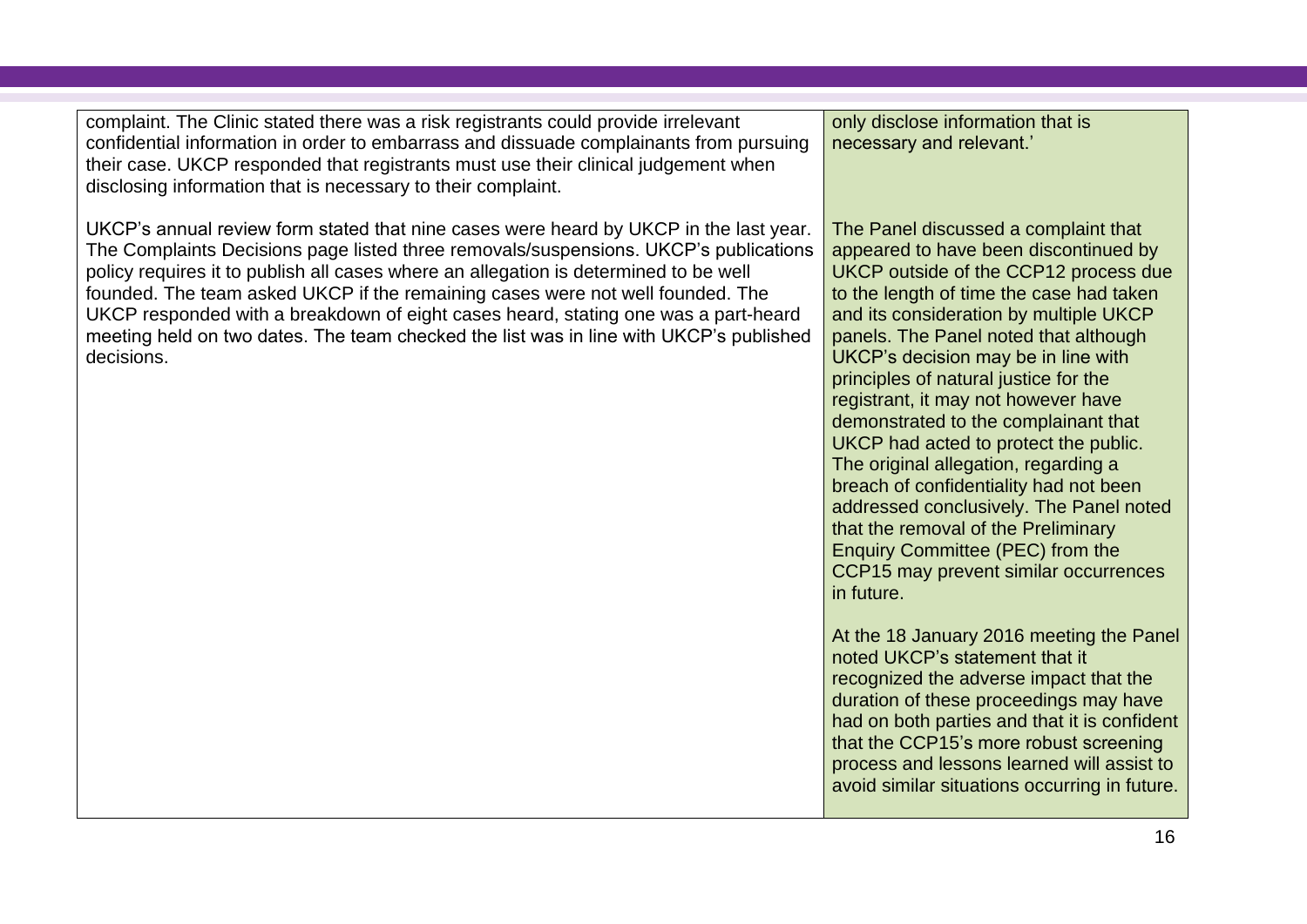The team reviewed and summarised for the Panel four concerns about the UKCP's complaints processes raised with the Authority since the last annual review of accreditation, which included one case from the sample the Panel asked the team to audit in 2014.

In two cases the team identified that technical language used in correspondence may not be easily understandable to those making complaints, for example in one case:

'we do not consider that the evidence you have provided demonstrates a reasonable prospect that the respective therapist has breached UKCP's Ethical Principles and Code of Professional or that his fitness to practise is impaired'.

In the second case the team noted there was possibility for confusion about grounds for appeal against a decision made under the CCP12 in the UKCP's communication with a registrant. The following advice to the complainant was unclear as to whether the 'second criterion' refers to '*renders its decision unsafe*' in Grounds for Appeal A, or refers to the CCP12's Grounds for Appeal B:

'This means that whilst the first criterion was fulfilled, the second was not and as such the case did not meet the threshold to progress to an Appeal hearing.'

At the 11 November meeting the Panel discussed concerns raised about UKCP with the Authority during the year. The Panel noted that a decision by UKCP's panel related to an allegation of breach of confidentiality had been made without being properly documented in the panel meeting minutes, which could impact on UKCP's compliance with Standard 11e. The Panel stated that reasons for decisions should be clearly recorded.

The Panel noted from concerns raised with the Accreditation team that language used by UKCP may not be easily understandable to those making complaints, particularly in relation to explaining the reasons for decisions made. The Panel noted this could impact on UKCP's compliance with Standard 11e.

The Panel noted UKCP's statement that it is currently undertaking an audit of all its communications and communications around the complaints and conduct process will be included in this.

At the 18 January 2016 meeting the Panel noted UKCP's Communicating Complaints Clearly review plan outlining how it aims to explain and communicate its decisions more clearly. The Panel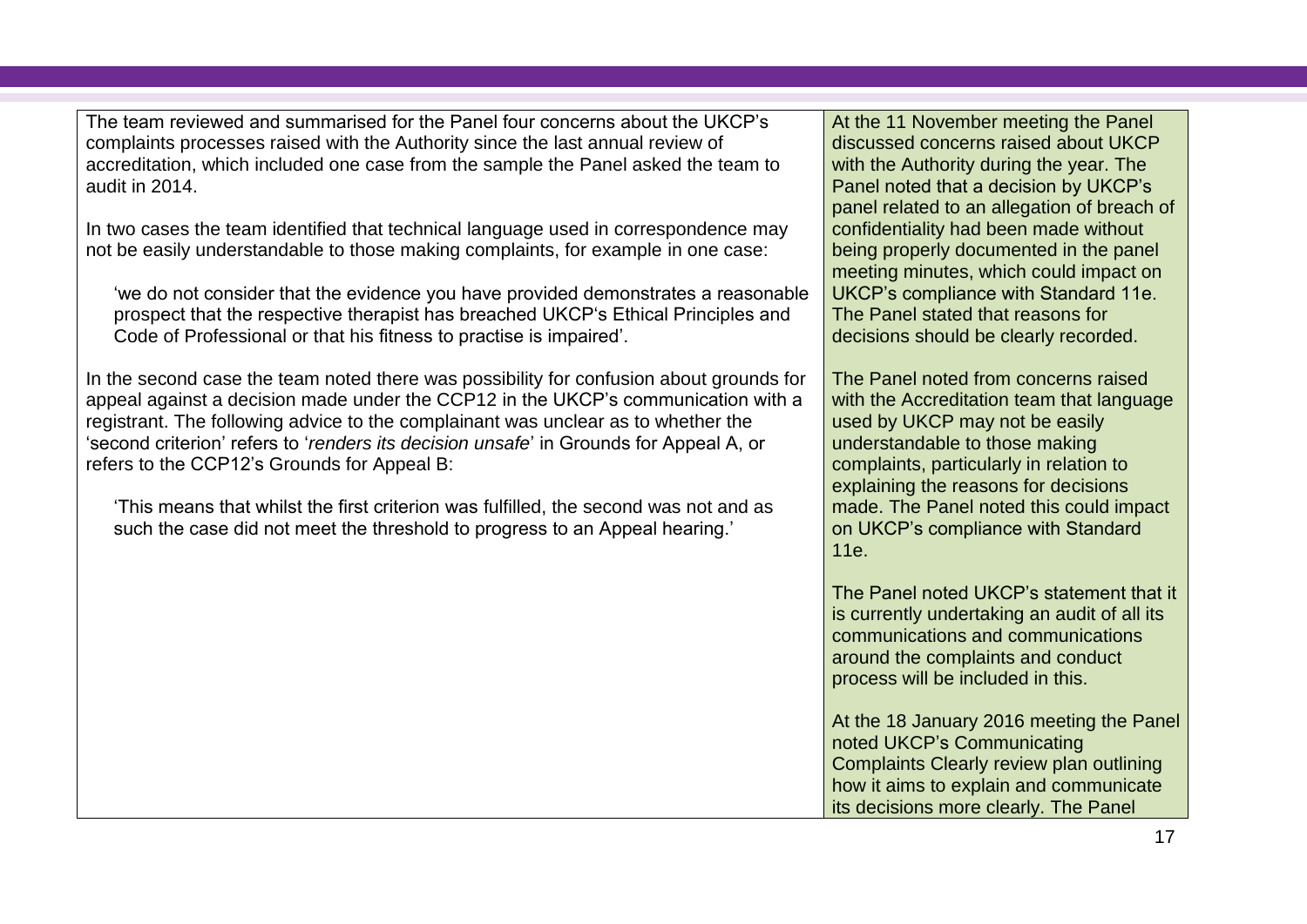In another case, the complainant contacted the team regarding the handling of their complaint against a UKCP registrant, alleging the registrant violated sexual boundaries. The case went to hearing where the UKCP Adjudication Panel had found that based on the evidence the allegations were unfounded and dismissed the case. There was no route of appeal as the case had been dismissed and a sanction was not issued. The team noted that UKCP had appeared to follow its process. However, the complainant had also raised concerns about the composition of the Adjudication Panel, which was all male. The Adjudication Panel, having decided that the complainant was not a credible witness, did not call the therapist for questioning. This was in line with CCP12 section 9.22.3:

'9.22.3 when appropriate, the AP may withdraw to consider whether sufficient evidence has been produced. If it believes that insufficient evidence was produced it must dismiss the allegation without hearing evidence from the registrant'

### Theme identified: Communications

From its review of these cases the team noted that UKCP appeared to be following its complaints processes and is generally communicating within the timeframes stated in its policies.

The team suggested however, that in line with Standards 11e *(Makes sound decisions that are […] explained clearly)* and 7f *(Communicates effectively with the public and its registrants. In particular it ensures that the information it provides about its registrants and their occupation(s) helps service users to make informed decisions*) UKCP could consider how information provided to parties at all stages of its complaints processes could best inform them of decisions made, the reasoning behind such decisions and further avenues available under its processes.

emphasized the importance of providing and recording clear reasons for decisions made by UKCP officers and panels dealing with complaints.

The Panel discussed a concern regarding the handling of a complaint alleging breaches of sexual boundaries. The Panel noted that the case had been dismissed by the Adjudication Panel. There was no route of appeal as a sanction had not been issued by the Adjudication Panel. The Panel noted that the case had been dismissed without hearing the registrant and the procedural reasons for that that (based on advice from the UKCP legal assessor), but remained concerned that the evidence had not been appropriately tested. The Panel considered the selection of an allmale panel in a sexual boundaries allegation had been insensitive. It also concluded that the handling of this case whilst it may have been in line with UKCP's processes, was not compatible with good practice set out in the Authority's 'Clear sexual boundaries between healthcare professionals and patients: guidance for fitness to practise panels.' The Panel considered that issues raised by this case and other concerns raised with the team could affect the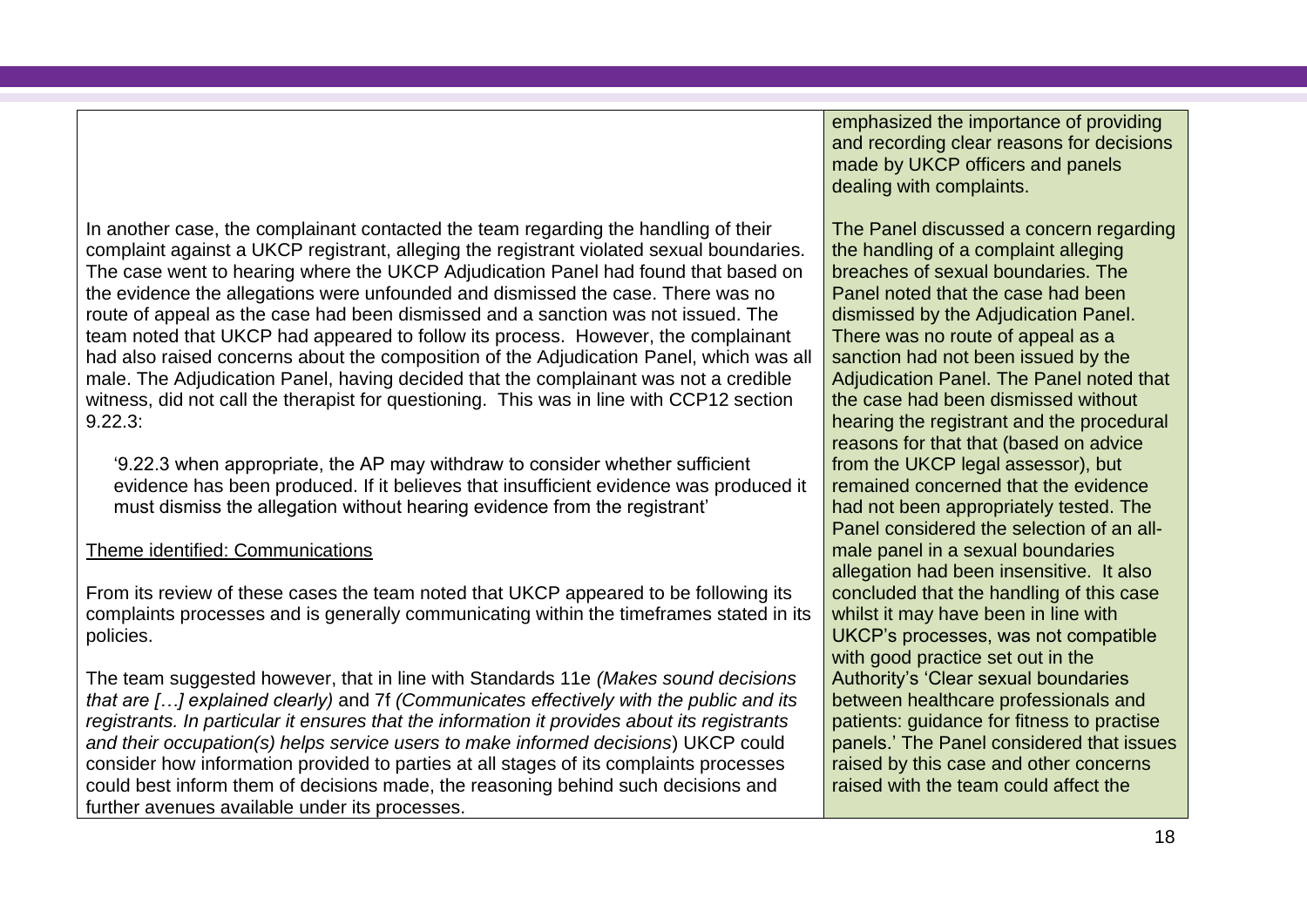|                                                                                                                                                                                                                                                                                                                                                                                                                                                                                                                                                                                                     | public's perception of UKCP's handling of<br>complaints.<br>At the 18 January 2016 meeting the Panel<br>noted UKCP's reflections about this case.<br>including that it will provide new<br><b>Adjudication Panel members and Chairs</b><br>with the Authority's guidance 'Clear<br>Sexual Boundaries between Healthcare<br><b>Professionals and Patients'.</b><br>At the 11 November 2015 meeting the<br>Panel noted that the concerns raised with<br>the Authority also impacted on<br>compliance with Standard 11c. Following<br>its review at the 18 January 2016 meeting<br>of further evidence submitted by UKCP<br>the Panel agreed that Standard 11c was<br>fully met. |
|-----------------------------------------------------------------------------------------------------------------------------------------------------------------------------------------------------------------------------------------------------------------------------------------------------------------------------------------------------------------------------------------------------------------------------------------------------------------------------------------------------------------------------------------------------------------------------------------------------|-------------------------------------------------------------------------------------------------------------------------------------------------------------------------------------------------------------------------------------------------------------------------------------------------------------------------------------------------------------------------------------------------------------------------------------------------------------------------------------------------------------------------------------------------------------------------------------------------------------------------------------------------------------------------------|
| <b>Call for Information</b>                                                                                                                                                                                                                                                                                                                                                                                                                                                                                                                                                                         |                                                                                                                                                                                                                                                                                                                                                                                                                                                                                                                                                                                                                                                                               |
| The Accreditation team received one response to the Call for Information, however brief<br>information was provided and consent was not given to pass to UKCP for its comment.<br>Therefore, the team did not take it into account during assessment.<br>The team received eight complaints/concerns raised about the UKCP since the previous<br>annual review of accreditation. Three of these were related to the UKCP's Memorandum<br>of Understanding on Conversion Therapy in the UK. The team responded to these<br>concerns in line with the Authority's previous statements on this matter. |                                                                                                                                                                                                                                                                                                                                                                                                                                                                                                                                                                                                                                                                               |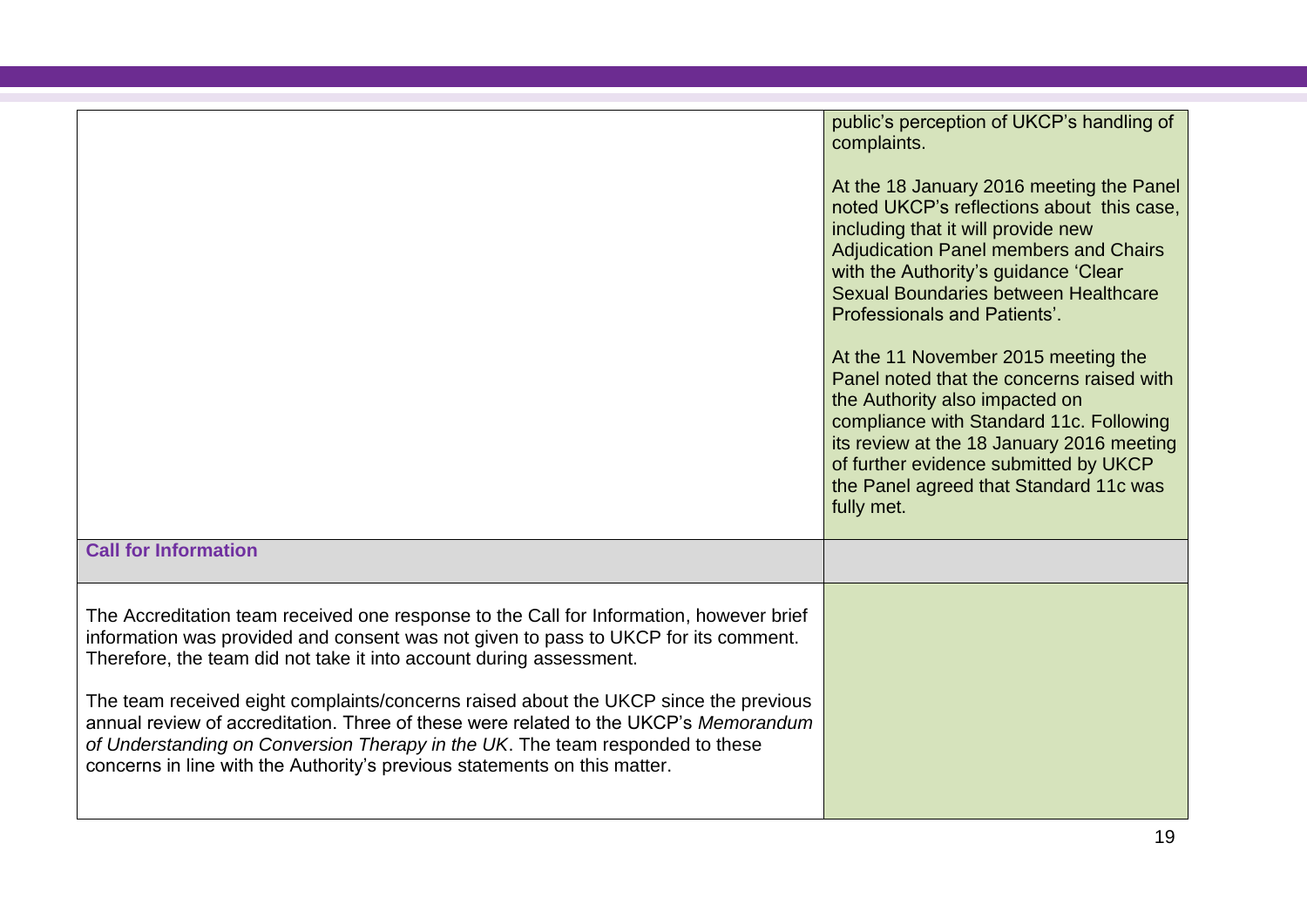| One concern was raised about UKCP's handling of a complaint prior to the launch of the<br>Accredited Registers programme and so the team advised it fell outside of the<br>programme's jurisdiction.<br>Another concern alleged that a UKCP registrant was advertising on a third party website<br>that they 'only saw Christian clients'. The Panel noted that UKCP had investigated and<br>acknowledged the registrant's actions to immediately remove the advertisement. The<br>registrant had stated it was likely placed by a former client providing false details, stating<br>they had never used that service. The UKCP did not take further action against the<br>registrant.<br>Other concerns raised were discussed in Standard 11, above. |                                                                                                                                                                                                                                                                                                                                                                                |
|-------------------------------------------------------------------------------------------------------------------------------------------------------------------------------------------------------------------------------------------------------------------------------------------------------------------------------------------------------------------------------------------------------------------------------------------------------------------------------------------------------------------------------------------------------------------------------------------------------------------------------------------------------------------------------------------------------------------------------------------------------|--------------------------------------------------------------------------------------------------------------------------------------------------------------------------------------------------------------------------------------------------------------------------------------------------------------------------------------------------------------------------------|
| <b>Equality duty</b>                                                                                                                                                                                                                                                                                                                                                                                                                                                                                                                                                                                                                                                                                                                                  |                                                                                                                                                                                                                                                                                                                                                                                |
| The Panel must consider the Authority's equality duty under the Equality Act 2010 when<br>considering an application for renewal of accreditation.                                                                                                                                                                                                                                                                                                                                                                                                                                                                                                                                                                                                    | The Panel had regard to its duty under<br>the Equality Act 2010 when considering<br>this application for renewal of<br>accreditation.                                                                                                                                                                                                                                          |
| <b>Impact Assessment</b>                                                                                                                                                                                                                                                                                                                                                                                                                                                                                                                                                                                                                                                                                                                              |                                                                                                                                                                                                                                                                                                                                                                                |
| The impact assessment remains largely unchanged since last year.                                                                                                                                                                                                                                                                                                                                                                                                                                                                                                                                                                                                                                                                                      | In making its decision in November to<br>suspend accreditation, the Panel took<br>account of the impact of its decision on<br>the public, UKCP, and its registrants. It<br>considered all of the options available to<br>it, including use of Conditions, but<br>concluded that UKCP's pace of action on<br>previous recommendations did not give it<br>sufficient confidence. |